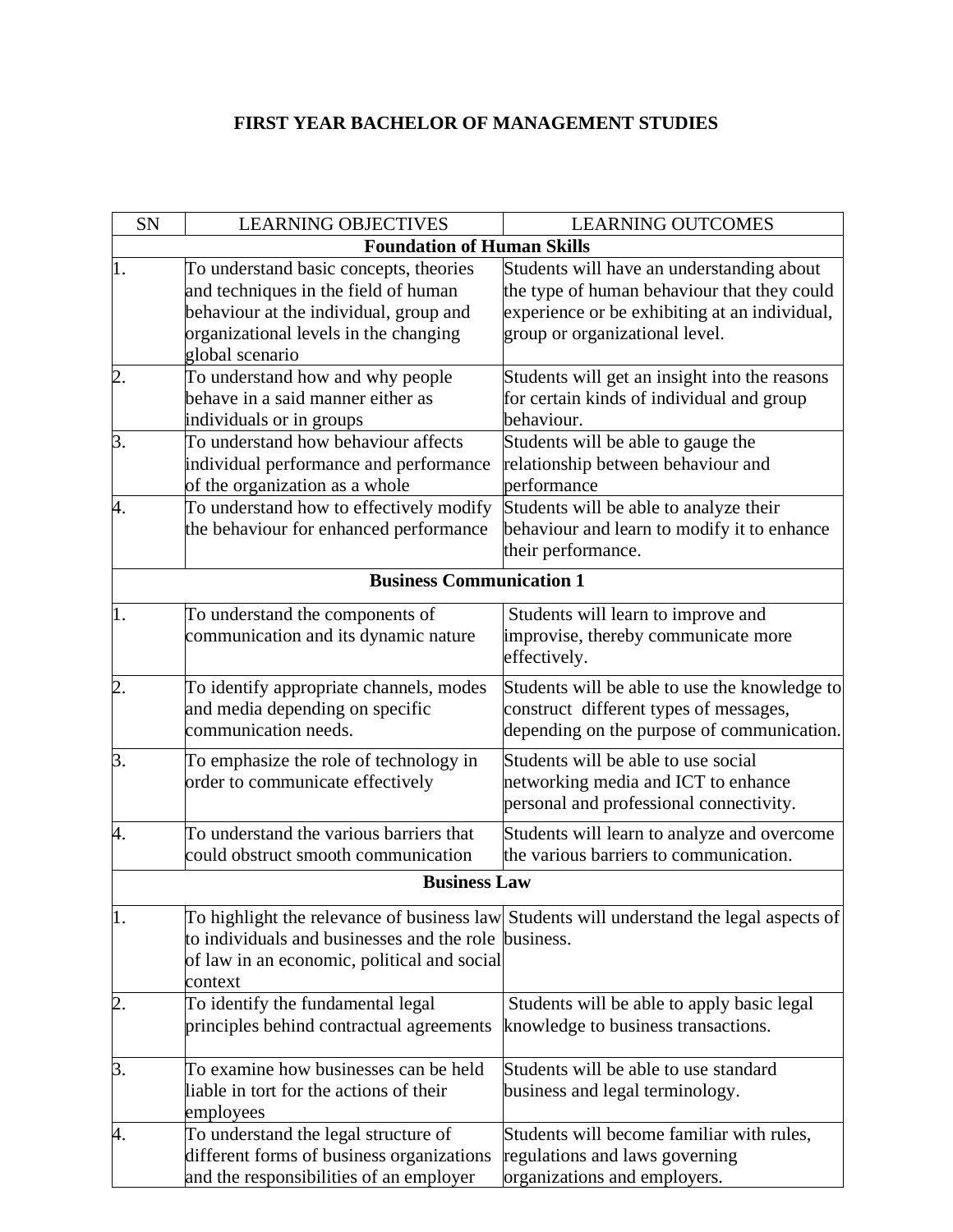|                  | <b>Foundation course 1</b>                                                                                                                                                                 |                                                                                                                                                               |  |  |
|------------------|--------------------------------------------------------------------------------------------------------------------------------------------------------------------------------------------|---------------------------------------------------------------------------------------------------------------------------------------------------------------|--|--|
| 1.               | To understand the multi-cultural diversity Students will understand and appreciate<br>of Indian society                                                                                    | India's diversity.                                                                                                                                            |  |  |
| $\overline{2}$ . | To understand the concept of disparity                                                                                                                                                     | Students will become aware of equity issues.                                                                                                                  |  |  |
| 3.               | To highlight the causes and effects of                                                                                                                                                     | Students will be familiarized with issues                                                                                                                     |  |  |
|                  | conflicts                                                                                                                                                                                  | related to conflicts in the Indian context.                                                                                                                   |  |  |
|                  | <b>Business Statistics</b>                                                                                                                                                                 |                                                                                                                                                               |  |  |
| 1.               | To enable the students to get acquainted<br>with various statistical techniques.                                                                                                           | Students will understand the use of averages<br>and measures of dispersion.                                                                                   |  |  |
| $\overline{2}$ . | understand the<br>To<br>correlation and regression for one and twortechniques of correlation and regression.<br>variables                                                                  | techniques of Students will be able to apply various                                                                                                          |  |  |
| 3.               | analysis                                                                                                                                                                                   | To use index numbers and time series Students will be able to use index numbers<br>along with time series analysis.                                           |  |  |
| 4.               | To apply techniques of decision making Students<br>along with probability                                                                                                                  | will<br>be<br>able<br>understand<br>to<br>probability and apply various techniques of<br>decision making.                                                     |  |  |
|                  | <b>Introduction to Financial Accounts</b>                                                                                                                                                  |                                                                                                                                                               |  |  |
| $\vert$ 1.       | fundamentals<br>and<br>importance in managing a business.                                                                                                                                  | To acquaint learners with basic accounting Students will be able to understand the basic<br>its accounting terminologies                                      |  |  |
| $\overline{2}$ . | principles and procedures of financial financial transactions in the books of<br>accounting and to apply them to different accounts.<br>practical situations.                              | To enable the students to understand the Students will be able to independently record                                                                        |  |  |
| β.               | To equip the learners with the knowledge Students will be capable to prepare final<br>of preparation of final accounts of sole accounts of a sole trading concern.<br>proprietary concerns |                                                                                                                                                               |  |  |
|                  | <b>Business Economics - I</b>                                                                                                                                                              |                                                                                                                                                               |  |  |
| 1.               | To understand the scope and importance of<br><b>Business Economics</b>                                                                                                                     | Learners will be able to understand the scope and<br>importance of economics in practical situations<br>considering concepts of demand, supply and<br>price.  |  |  |
| $\overline{2}$ . | To understand the economic functions of<br>demand and production                                                                                                                           | Students will be able to relate to diagrammatic<br>representations and derivations of demand<br>function and production function along with cost<br>concepts. |  |  |
| 3.               | To learn about market competition                                                                                                                                                          | Students will be acquainted with the different                                                                                                                |  |  |
| 4.               | To learn about pricing practices                                                                                                                                                           | types of competition existing in the market.<br>Learners will be able to understand the factors<br>involved in pricing of goods and services.                 |  |  |
|                  |                                                                                                                                                                                            |                                                                                                                                                               |  |  |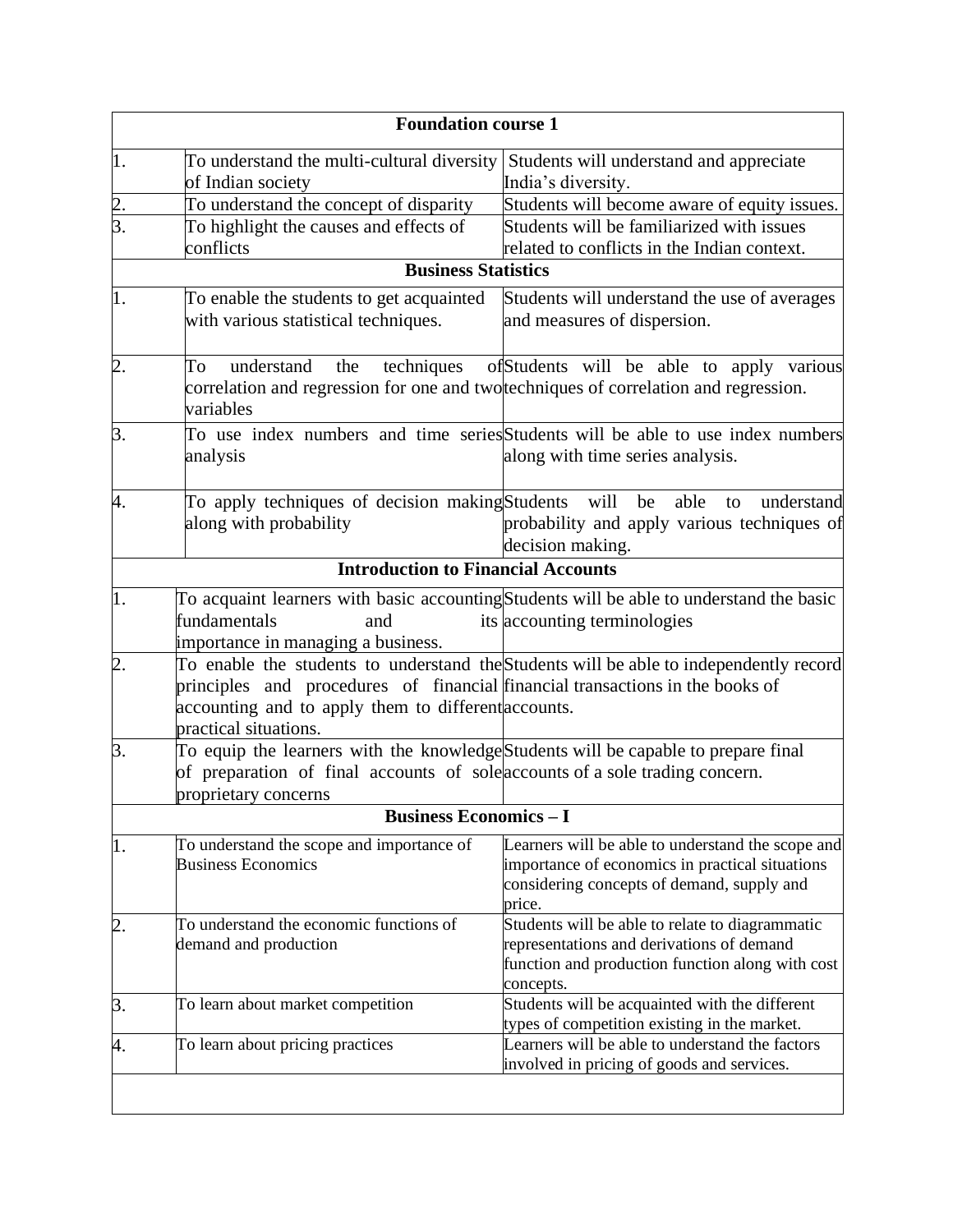| <b>SEMESTER 2</b> |                                             |                                                                                |  |  |
|-------------------|---------------------------------------------|--------------------------------------------------------------------------------|--|--|
| SN                | <b>LEARNING OBJECTIVES</b>                  | <b>LEARNING OUTCOMES</b>                                                       |  |  |
|                   | <b>Industrial Law</b>                       |                                                                                |  |  |
| 1.                | To understand the development and the       | Students will become familiar with the                                         |  |  |
|                   | judicial setup of Labour Laws.              | development and the judicial setup of                                          |  |  |
|                   |                                             | Labour Laws.                                                                   |  |  |
| 2.                | To learn the salient features of welfare    | Students will learn the salient features of                                    |  |  |
|                   | and wage legislations.                      | welfare, wage legislations and ways to                                         |  |  |
|                   |                                             | integrate the knowledge of Labour Law in                                       |  |  |
| 3.                | To learn the laws relating to Industrial    | HRD practice.<br>Students will be acquainted with the                          |  |  |
|                   | Relations, Social Security and Working      | various laws and also learn the enquiry                                        |  |  |
|                   | conditions.                                 | procedure and industrial discipline.                                           |  |  |
|                   |                                             |                                                                                |  |  |
|                   | <b>Business Mathematics</b>                 |                                                                                |  |  |
| 1.                | To acquaint management learners with        | Students will be able to perform                                               |  |  |
|                   | basic mathematical calculations in          | calculations on simple interest, compound                                      |  |  |
|                   | business.                                   | interest, etc.                                                                 |  |  |
| 2.                | To develop the use of mathematical          | Students will get to know about the usage                                      |  |  |
|                   | functions in business operations.           | of Cost-Revenue, Demand-Supply                                                 |  |  |
|                   |                                             | Functions etc., in business operations.                                        |  |  |
|                   |                                             |                                                                                |  |  |
| 3.                | To explain the core concepts of business    | Students will be able to understand the                                        |  |  |
|                   | mathematics and its involvement in          | role of financial concepts in making major<br>financial decisions.             |  |  |
|                   | financial cost of business operations.      |                                                                                |  |  |
| 4.                | To understand the different strategic       | Students will be acquainted with strategies                                    |  |  |
|                   | applications of mathematics in business     | such as permutations and combinations,                                         |  |  |
|                   | operations                                  | marginal costs, etc. and their usage in                                        |  |  |
|                   |                                             | business operations.                                                           |  |  |
|                   | <b>Business Communication 2</b>             |                                                                                |  |  |
| 1.                | To hone the presentation skills of students | Students will be able to make effective                                        |  |  |
|                   | with effective use of technology            | presentations using OHP and Powerpoint                                         |  |  |
|                   |                                             | presentations                                                                  |  |  |
| 2.                | To help students to develop skills for      | Students will be acquainted with oral and                                      |  |  |
|                   | interviews and group communication          | group communication skills to enable better                                    |  |  |
|                   |                                             | presentation during interviews, meetings,                                      |  |  |
| 3.                | To enable students to compose effective     | committees, conferences, etc.<br>Students will learn the rules and formats for |  |  |
|                   | content for business correspondence         | effective business correspondence                                              |  |  |
| 4.                | To equip students to prepare reports on     | Students will learn to prepare brief reports                                   |  |  |
|                   | activities and events and develop their     | of events/meetings incorporating relevant                                      |  |  |
|                   | summary writing skills                      | details. Students will be able to grasp the                                    |  |  |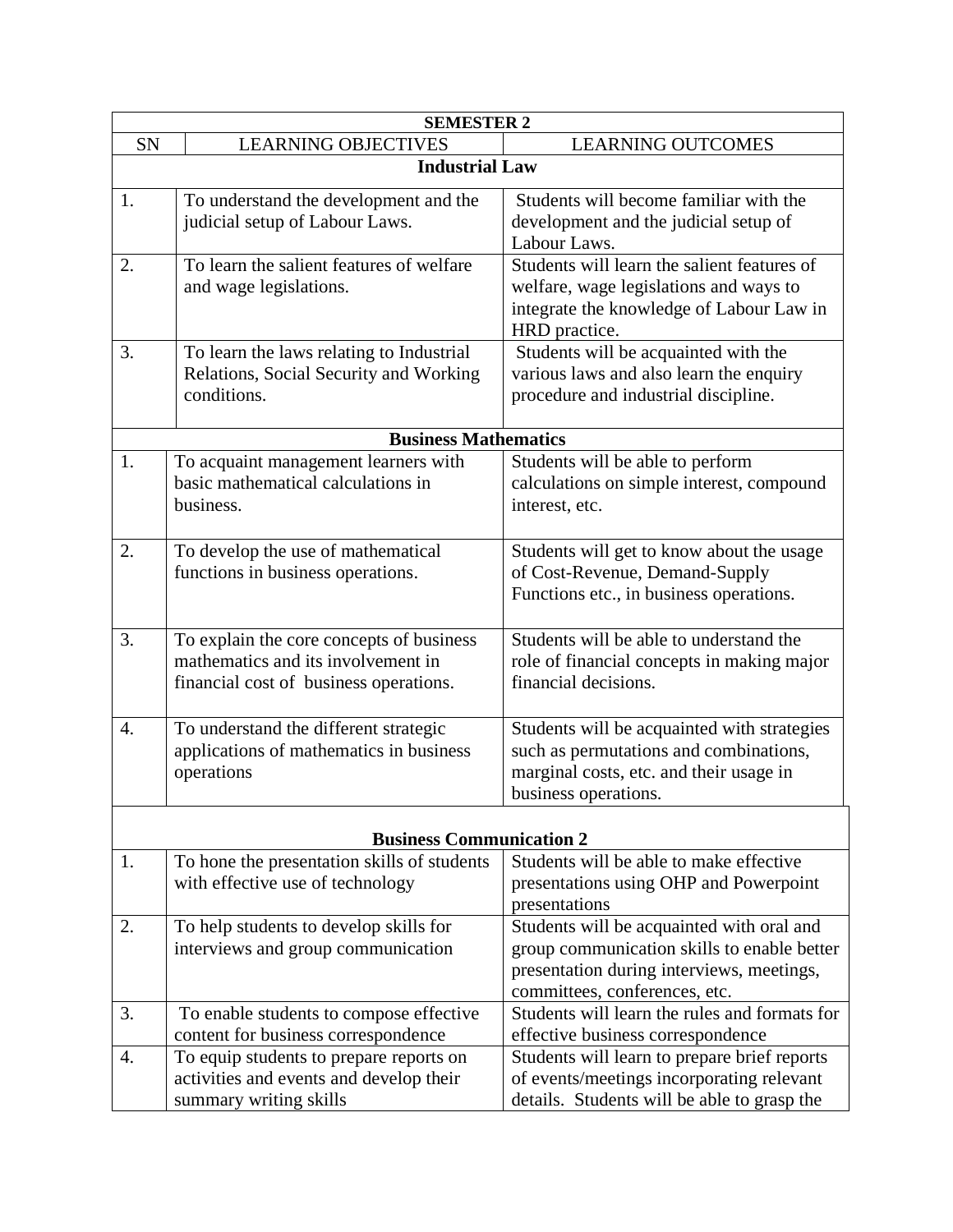|                            |                                                                | central idea, condense and summarize a                                                     |  |  |
|----------------------------|----------------------------------------------------------------|--------------------------------------------------------------------------------------------|--|--|
|                            |                                                                | text.                                                                                      |  |  |
| <b>Foundation Course 2</b> |                                                                |                                                                                            |  |  |
| 1.                         | To understand the concept of                                   | Students will become aware of issues                                                       |  |  |
|                            | Globalization- its causes and effects                          | related to globalization.                                                                  |  |  |
| 2.                         | To understand the concept of Human                             | Students will be sensitised regarding                                                      |  |  |
|                            | Rights                                                         | Human Rights issues. Interaction with                                                      |  |  |
|                            |                                                                | NGOs will add to better understanding.                                                     |  |  |
| 3.                         | To understand the concept of Environment                       | Students will be aware of environmental                                                    |  |  |
|                            |                                                                | and sustainability issues.                                                                 |  |  |
| 4.                         | To understand the concept of Stress and<br>ways to overcome it | Students will be equipped to manage stress<br>and stress related issues.                   |  |  |
|                            | <b>Business Environment</b>                                    |                                                                                            |  |  |
| 1.                         | To Understand the concept, significance and                    |                                                                                            |  |  |
|                            | changing dimensions of Business                                | The learners would be able to identify and<br>understand the various internal and external |  |  |
|                            | Environment, its types and tools for scanning                  | factors affecting the business and to come                                                 |  |  |
|                            | the Environment                                                | up with solutions to improve business                                                      |  |  |
|                            |                                                                | situations.                                                                                |  |  |
| 2.                         | To gain insights on role of economic systems,                  | The learners would also be aware of factors                                                |  |  |
|                            | economic planning, government policies,                        | to be considered while internationalizing                                                  |  |  |
|                            | public<br>sector<br>and<br>development banks,                  | the business.                                                                              |  |  |
|                            | economic reforms, liberalization and its                       |                                                                                            |  |  |
|                            | business.<br>impact<br>on                                      |                                                                                            |  |  |
| 3.                         | understand<br>To<br>the<br>of<br>importance                    | learners would develop<br>The<br>insights                                                  |  |  |
|                            | Multinational<br>corporations,<br>foreign                      | regarding growth opportunities available                                                   |  |  |
|                            | collaborations and international institutions in               | for businesses in the Indian markets, so that                                              |  |  |
|                            | business                                                       | business plans can be framed accordingly.                                                  |  |  |
| 4.                         | learn about emerging dimensions in<br>To                       | The students will understand the importance of                                             |  |  |
|                            | socio-cultural environment and its relevance                   | framing business plans and policies in keeping                                             |  |  |
|                            | for a business firm                                            | with the socio-cultural environment in which it                                            |  |  |
|                            |                                                                | operates                                                                                   |  |  |
|                            | <b>Principles of Management</b>                                |                                                                                            |  |  |
| 1.                         | To familiarize students with the need for                      | Students will understand the traits and                                                    |  |  |
|                            | traits and competencies required by                            | competencies required<br>take<br>to<br>up                                                  |  |  |
|                            | managers                                                       | managerial positions and the various                                                       |  |  |
|                            |                                                                | managerial roles.<br>Students will be aware of the basic                                   |  |  |
| 2.                         | To understand the basic principles of<br>management            | management principles to be followed by                                                    |  |  |
|                            |                                                                | business organisations for success.                                                        |  |  |
| 3.1                        | To understand applications of Principles                       | Learners will understand the practical                                                     |  |  |
|                            | of Management to various scenarios                             | applications of management principles in                                                   |  |  |
|                            |                                                                | real world scenarios through cases and                                                     |  |  |
|                            |                                                                | presentations.                                                                             |  |  |
| 4.                         | To know about the development of                               | The students will acquire knowledge about                                                  |  |  |
|                            | theories<br>effective<br>Management<br>for                     | different<br>management<br>theories<br>and                                                 |  |  |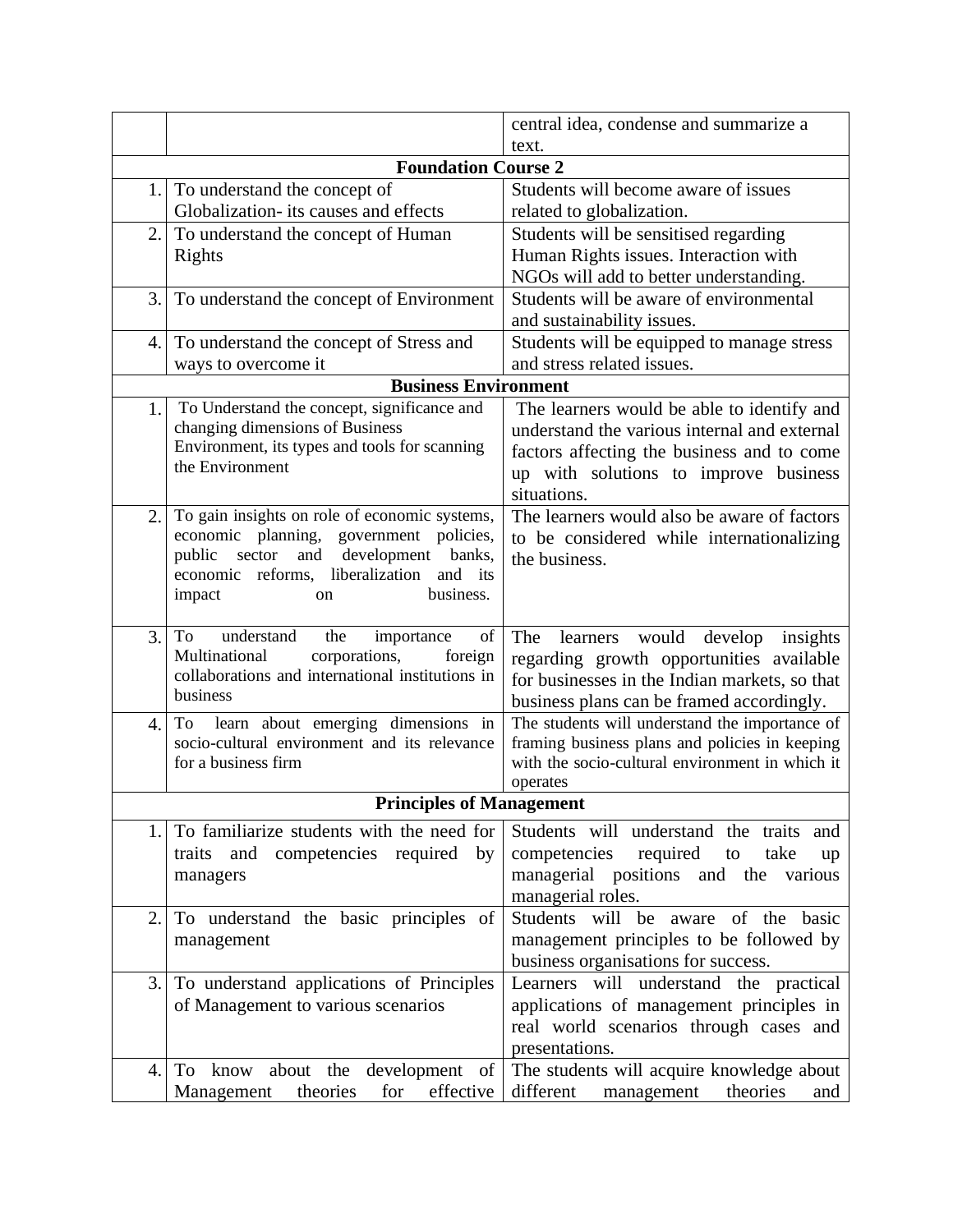|                | application in business scenarios                                                                                                                          | practices for effectiveness in business<br>scenarios.                                                                               |
|----------------|------------------------------------------------------------------------------------------------------------------------------------------------------------|-------------------------------------------------------------------------------------------------------------------------------------|
|                |                                                                                                                                                            | <b>Principles of Marketing</b>                                                                                                      |
|                | This course aims to familiarize students<br>with the marketing function in marketing activities of an organization.<br>organizations.                      | The learners will understand<br>about                                                                                               |
| $\overline{2}$ | students with<br>equip the<br>-lt<br>will<br>understanding of the Marketing Mix<br>elements and sensitize them to certain<br>emerging issues in Marketing. | Students will be able to understand the<br>marketing mix elements used by different<br>kinds of organization.                       |
| 3              | The course will use and focus on Indian<br>experiences, approaches and cases of<br>various marketing techniques to determine<br>target audience.           | Students will be made of the new trends in<br>marketing and the historic<br>strategic<br>approaches for understanding target market |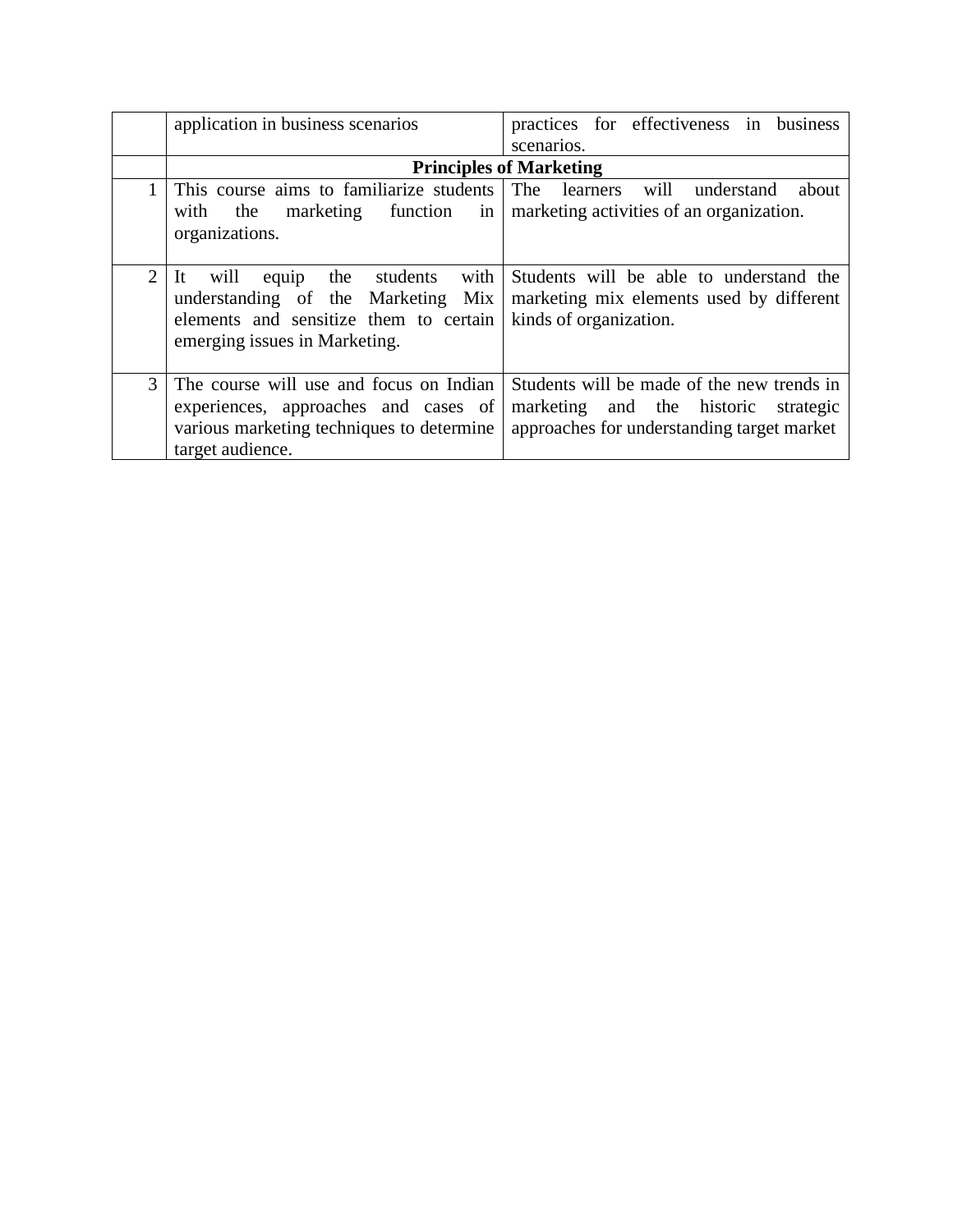## **SECOND YEAR BACHELOR OF MANAGEMENT STUDIES**

| <b>SN</b>        | <b>LEARNING OBJECTIVES</b>                                                                                                                                                                                                                                                                                         | <b>LEARNING OUTCOMES</b>                                                                                                                                                                      |  |  |  |
|------------------|--------------------------------------------------------------------------------------------------------------------------------------------------------------------------------------------------------------------------------------------------------------------------------------------------------------------|-----------------------------------------------------------------------------------------------------------------------------------------------------------------------------------------------|--|--|--|
|                  | <b>Semester III</b>                                                                                                                                                                                                                                                                                                |                                                                                                                                                                                               |  |  |  |
|                  | <b>Information Technology in Business Management 1</b>                                                                                                                                                                                                                                                             |                                                                                                                                                                                               |  |  |  |
| 1.               | To learn basic concepts of Information<br>Technology, its support and role in<br>Management                                                                                                                                                                                                                        | Students will know the basics understanding<br>of IT operation in Management.                                                                                                                 |  |  |  |
| $\overline{2}$ . | To enable practical hands on training<br>required for office automation.                                                                                                                                                                                                                                           | Students will receive hands on training for<br>office automation and prepare Google form,<br>collate data, present it in graphical manner,<br>MS Word, Power Point Presentation and<br>Excel. |  |  |  |
| 3.               | To understand basic concepts of Email,<br>Internet and websites, domains and<br>security.                                                                                                                                                                                                                          | Students will learn the conceptual and<br>application of Email, Internet, Websites,<br>Domains and Security.                                                                                  |  |  |  |
| 4.               | To recognize security aspects of IT in<br>business, highlighting electronic<br>transactions, advanced security features                                                                                                                                                                                            | Students will learn the importance of security<br>in IT systems and its application in real life<br>transactions.                                                                             |  |  |  |
|                  | <b>Foundation Course (Environmental Management)</b>                                                                                                                                                                                                                                                                |                                                                                                                                                                                               |  |  |  |
| 1.               | To learn basic concepts environmental<br>Management                                                                                                                                                                                                                                                                | Students will master core concepts and<br>methods from ecological and physical<br>sciences and their application in<br>environmental problem solving.                                         |  |  |  |
| 2.               | To integrate the essential principles of<br>physical, chemical, biological, and<br>ecological sciences to manage<br>ecosystems and solve environmental<br>problems.                                                                                                                                                | Students will understand the ethical, cross-<br>cultural, and historical context of<br>environmental issues and the links between<br>human and natural systems.                               |  |  |  |
| 3.               | To understand the impacts of land use<br>and environmental management<br>decisions on ecosystems and society; and consumers and environmental actors in a<br>Meet or exceed the standards applied by complex, interconnected world.<br>professional societies (e.g., Wetland<br>Scientists, Soil Science Society). | Learners will be able to reflect critically about<br>their roles and identities as citizens,                                                                                                  |  |  |  |
|                  | <b>Business Planning and Entrepreneurial Management</b>                                                                                                                                                                                                                                                            |                                                                                                                                                                                               |  |  |  |
| 1.               | Entrepreneurship is one of the major<br>focus areas of the discipline of<br>Management. This course introduces<br>Entrepreneurship to budding managers.                                                                                                                                                            | The students will get hands on experience via<br>conceptual understanding of<br>entrepreneurship.                                                                                             |  |  |  |
| $\overline{2}$ . | To develop entrepreneurship qualities $\&$<br>to prepare students to take the<br>responsibility of full line of management                                                                                                                                                                                         | Students will learn entrepreneurship qualities<br>and understand the nuances of SME sector                                                                                                    |  |  |  |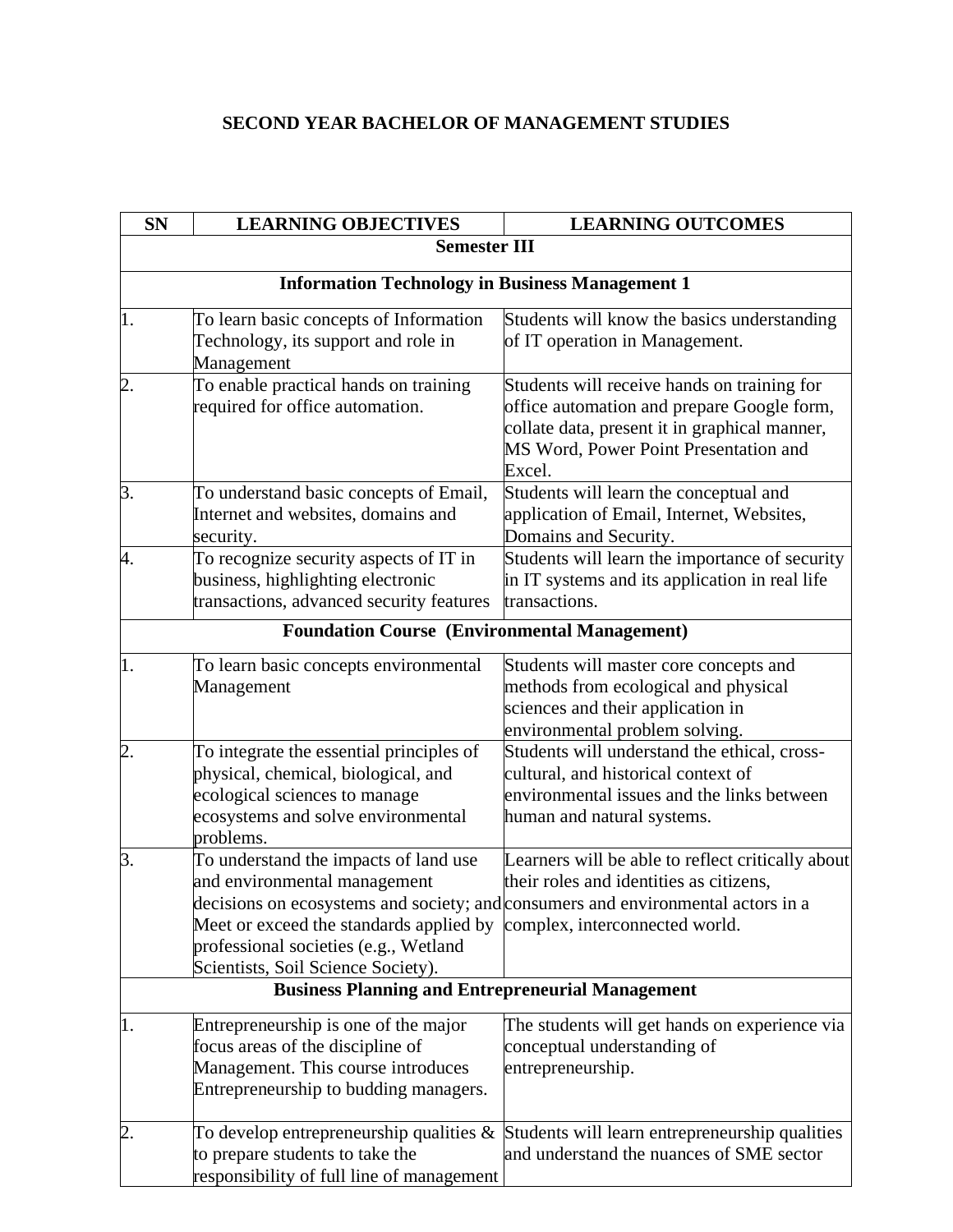|                  | function of a company with special                 |                                                                                   |  |  |
|------------------|----------------------------------------------------|-----------------------------------------------------------------------------------|--|--|
|                  | reference to SME sector.                           |                                                                                   |  |  |
|                  | <b>Accounting for Managerial Decisions</b>         |                                                                                   |  |  |
| 1.               | To acquaint management learners with               | The learners will be able to understand the                                       |  |  |
|                  | basic accounting fundamentals                      | basic requirements in preparation of accounts.                                    |  |  |
| $\overline{2}$ . | To develop financial analysis skills               | The learners will be able to develop skills                                       |  |  |
|                  | among learners                                     | such as analyzing ratios and also estimating                                      |  |  |
|                  |                                                    | working capital requirements, etc.                                                |  |  |
| 3.               | To explain the core concepts of business           | The learners will be able to distinguish                                          |  |  |
|                  |                                                    | finance and its importance in managing a between the funds required and the funds |  |  |
|                  | business                                           | applied, and also learnt how to ascertain the                                     |  |  |
|                  |                                                    | operating cycle as well as manage                                                 |  |  |
|                  |                                                    | receivables.                                                                      |  |  |
| 4.               | To understand the different aspects of             | Students will learn the practical implications                                    |  |  |
|                  | accounting in a business environment to            | of Common Size Statements, Comparative                                            |  |  |
|                  | facilitate decision making                         | Statements, Trend Statements, Cash Flow                                           |  |  |
|                  |                                                    | Statements etc. provided the learners                                             |  |  |
|                  |                                                    | necessary information so as to make suitable                                      |  |  |
|                  |                                                    | decisions.                                                                        |  |  |
|                  | <b>Strategic Management</b>                        |                                                                                   |  |  |
|                  | To describe the practical and integrative          | Students will learn to analyse the main                                           |  |  |
|                  | model of strategic management process              | structural features of an industry and develop                                    |  |  |
|                  | that defines basic activities in strategic         | strategies that position the firm most                                            |  |  |
|                  | management                                         | favourably in relation to competition and                                         |  |  |
|                  |                                                    | influence industry structure to enhance                                           |  |  |
|                  |                                                    | industry attractiveness.                                                          |  |  |
| $\overline{c}$   | To demonstrate the knowledge and                   | Students will learn to recognize the different                                    |  |  |
|                  | abilities in formulating strategies and            | stages of industry evolution and recommend                                        |  |  |
|                  | strategic plans                                    | strategies appropriate to each stage.                                             |  |  |
| 3                | To analyse the competitive situation and           | Students will be able to appraise the resources                                   |  |  |
|                  | strategic dilemma in dealing with                  | and capabilities of the firm in terms of their                                    |  |  |
|                  | dynamic global business environment in             | ability to confer sustainable competitive                                         |  |  |
|                  | terms of rapidly changing market trends            | advantage and formulate strategies that                                           |  |  |
|                  | and technological advancement                      | leverage a firm's core competencies.                                              |  |  |
|                  | To evaluate challenges faced by                    | Students will be able to demonstrate                                              |  |  |
|                  | managers in implementing and                       | understanding of the concept of competitive                                       |  |  |
|                  | evaluating strategies based on the nature          | advantage and its sources and the ability to                                      |  |  |
|                  | of business, industry, and cultural                | recognize it in real-world scenarios.                                             |  |  |
|                  | differences                                        |                                                                                   |  |  |
|                  | <b>Equity &amp; Debt Market - Finance Elective</b> |                                                                                   |  |  |
|                  |                                                    |                                                                                   |  |  |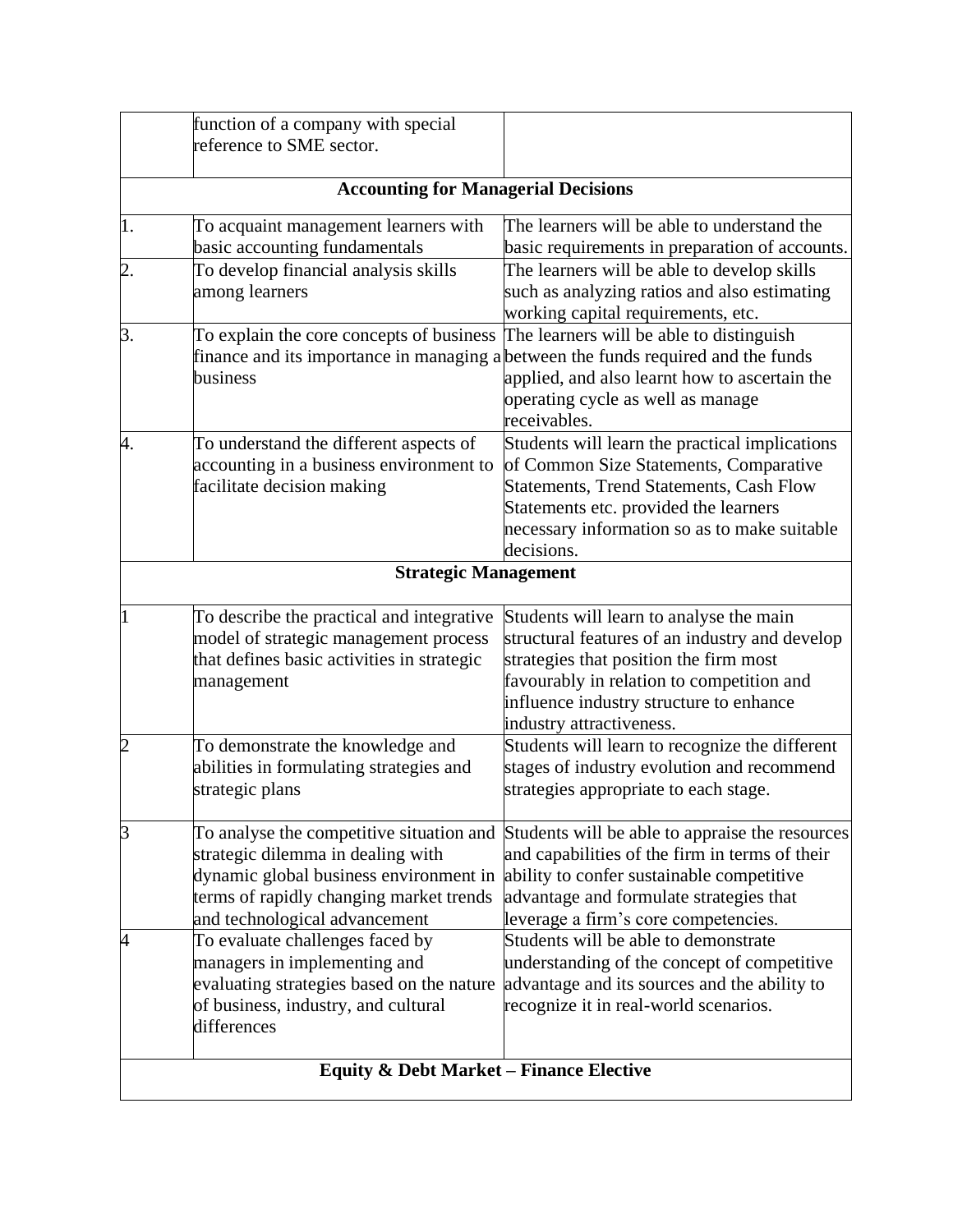| 1.               | This paper will enable the students to                                               | The learners would be aware of basic            |
|------------------|--------------------------------------------------------------------------------------|-------------------------------------------------|
|                  | understand the evolution of various                                                  | terminologies used in the capital markets.      |
|                  | aspects of financial markets which in turn                                           | The learners would be equipped to do a basic    |
|                  | will help them in framing the financial                                              | analysis of various investment avenues and      |
|                  | policies, development of financial                                                   | thereby make investing decisions.               |
|                  | instruments and processes and evolving                                               |                                                 |
|                  | the strategies during crisis.                                                        |                                                 |
|                  | <b>Corporate Finance - Finance Elective</b>                                          |                                                 |
| 1.               | To develop a conceptual frame work of                                                | The learners would be able to evaluate          |
|                  | finance function and to acquaint the                                                 | various sources of finance for making           |
|                  | participants with the tools techniques and                                           | financing decisions                             |
|                  | process of financial management in the                                               |                                                 |
|                  | realm of financial decision making                                                   |                                                 |
| $\overline{2}$ . | The course aims at explaining the core                                               | The learners would be adept at evaluating       |
|                  | concepts of corporate finance and its                                                | new business proposals from a financial         |
|                  | importance in managing a business                                                    | perspective to select the best amongst          |
|                  |                                                                                      | competing proposals                             |
| 3.               | To providing understanding of nature,                                                | The learners would be well equipped to          |
|                  | importance, structure of corporate finance devise the best capital structure for the |                                                 |
|                  | related areas and to impart knowledge                                                | company.                                        |
|                  | regarding source of finance for a business                                           |                                                 |
| 4.               | To learn about pricing practices                                                     | Learners will be able to understand the factors |
|                  |                                                                                      | involved in pricing of goods and services.      |
|                  | <b>Consumer Behaviour - Marketing Elective</b>                                       |                                                 |
| $\overline{1}$ . | The basic objective of this course is to                                             | 1. The course gives an understanding of how     |
|                  | develop an understanding about the                                                   | a consumer selects, purchases, uses and         |
|                  | consumer decision making process and its disposes of products and services.          |                                                 |
|                  | applications in marketing function of                                                |                                                 |
|                  | firms                                                                                |                                                 |
| $\overline{2}$ . | This course is meant to equip                                                        | The learners also get to know various           |
|                  | undergraduate students with basic                                                    | psychological and sociological dimensions of    |
|                  | knowledge about issues and dimensions of consumer behaviour within marketing         |                                                 |
|                  | Consumer Behaviour. Students are                                                     |                                                 |
|                  | expected to develop the skill of                                                     |                                                 |
|                  | understanding and analysing consumer                                                 |                                                 |
|                  | information and using it to create                                                   |                                                 |
|                  | consumer- oriented marketing strategies.                                             |                                                 |
|                  | <b>Advertising - Marketing Elective</b>                                              |                                                 |
| 1.               | To understand and examine the growing                                                | Students will understand the importance of      |
|                  | importance of advertising                                                            | advertising and its role in brand building is   |
|                  |                                                                                      | creating among students.                        |
|                  |                                                                                      |                                                 |
|                  | To understand the construction of an                                                 | Students will be able to understand the         |
|                  | effective advertisement                                                              | critical processes that go in the construction  |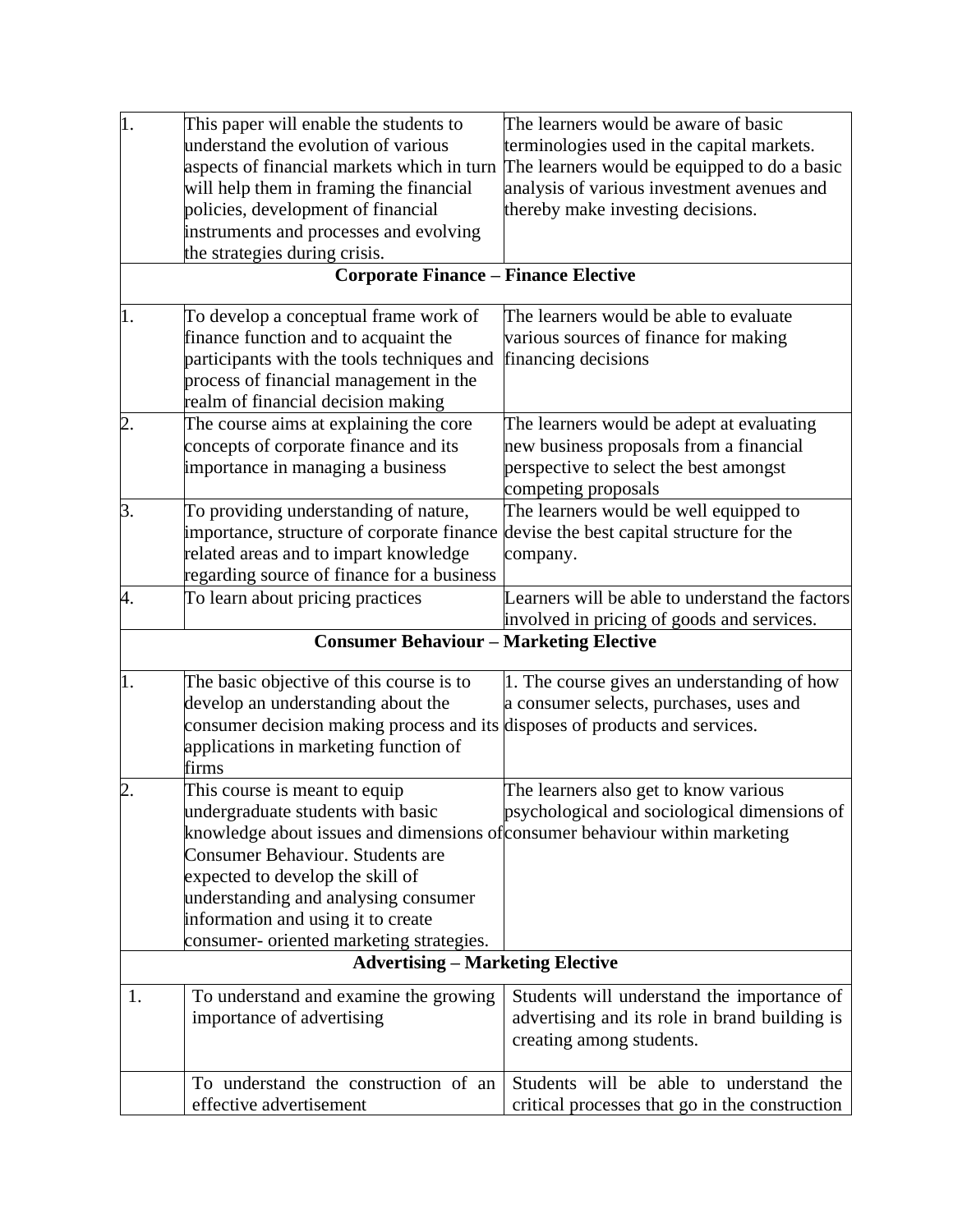|                  |                                                                                                                                                                                     | of an effective advertisement.                                                                                                                                                                                                                                                                                                                           |
|------------------|-------------------------------------------------------------------------------------------------------------------------------------------------------------------------------------|----------------------------------------------------------------------------------------------------------------------------------------------------------------------------------------------------------------------------------------------------------------------------------------------------------------------------------------------------------|
|                  | To understand the role of advertising in                                                                                                                                            | understand<br><b>Students</b><br>will<br>role<br>the                                                                                                                                                                                                                                                                                                     |
|                  | contemporary scenario                                                                                                                                                               | advertising in creating awareness<br>and                                                                                                                                                                                                                                                                                                                 |
|                  |                                                                                                                                                                                     | demand for brands in the contemporary                                                                                                                                                                                                                                                                                                                    |
|                  |                                                                                                                                                                                     | scenario.                                                                                                                                                                                                                                                                                                                                                |
|                  | <b>Semester IV</b>                                                                                                                                                                  |                                                                                                                                                                                                                                                                                                                                                          |
|                  | <b>Information Technology In Business Management II</b>                                                                                                                             |                                                                                                                                                                                                                                                                                                                                                          |
|                  |                                                                                                                                                                                     |                                                                                                                                                                                                                                                                                                                                                          |
| 1.               | To understand managerial decision-                                                                                                                                                  | Students will learn understand managerial                                                                                                                                                                                                                                                                                                                |
|                  | making and to develop perceptive of                                                                                                                                                 | decision-making and to develop perceptive                                                                                                                                                                                                                                                                                                                |
|                  | major functional area of MIS                                                                                                                                                        | of major functional area of MIS                                                                                                                                                                                                                                                                                                                          |
| 2.               | To provide conceptual study of Enterprise                                                                                                                                           | Students will learn understanding about                                                                                                                                                                                                                                                                                                                  |
|                  | Resource Planning, Supply Chain                                                                                                                                                     | emerging MIS technologies like ERP,                                                                                                                                                                                                                                                                                                                      |
|                  | Management, Customer Relationship                                                                                                                                                   | CRM, SCM and trends in enterprise                                                                                                                                                                                                                                                                                                                        |
|                  | Management, Key issues in                                                                                                                                                           | applications                                                                                                                                                                                                                                                                                                                                             |
|                  | implementation. This module provides                                                                                                                                                |                                                                                                                                                                                                                                                                                                                                                          |
|                  | understanding about emerging MIS                                                                                                                                                    |                                                                                                                                                                                                                                                                                                                                                          |
|                  | technologies like ERP, CRM, SCM and                                                                                                                                                 |                                                                                                                                                                                                                                                                                                                                                          |
|                  | trends in enterprise applications.                                                                                                                                                  |                                                                                                                                                                                                                                                                                                                                                          |
| 3.               | To learn and understand relationship                                                                                                                                                | Students will get in depth understanding of                                                                                                                                                                                                                                                                                                              |
|                  | between database management and data                                                                                                                                                | database management and data warehouse                                                                                                                                                                                                                                                                                                                   |
|                  | warehouse approaches, the requirements                                                                                                                                              | approaches, the requirements and                                                                                                                                                                                                                                                                                                                         |
|                  | and applications of data warehouse                                                                                                                                                  | applications of data warehouse.                                                                                                                                                                                                                                                                                                                          |
|                  | <b>Business Economics-II</b>                                                                                                                                                        |                                                                                                                                                                                                                                                                                                                                                          |
| 1.               | To<br>understand<br>of<br>Macro-<br>concepts                                                                                                                                        | The learners will be able to relate to Macro-                                                                                                                                                                                                                                                                                                            |
|                  | economics and economic cycles                                                                                                                                                       | Economic terms and also understand the                                                                                                                                                                                                                                                                                                                   |
|                  |                                                                                                                                                                                     | different economic cycles in operation.                                                                                                                                                                                                                                                                                                                  |
| $\overline{2}$ . | To<br>provide<br>clarity<br>of<br>concepts<br>on                                                                                                                                    | The learners will be acquainted with terms                                                                                                                                                                                                                                                                                                               |
|                  | monetary policy                                                                                                                                                                     | of money, credit and the other constituents                                                                                                                                                                                                                                                                                                              |
|                  |                                                                                                                                                                                     | in a monetary policy, along with the role of                                                                                                                                                                                                                                                                                                             |
|                  |                                                                                                                                                                                     | the central bank.                                                                                                                                                                                                                                                                                                                                        |
| 3.               | To provide clarity on concepts of fiscal                                                                                                                                            | The learners will be<br>acquainted<br>with                                                                                                                                                                                                                                                                                                               |
|                  | policy                                                                                                                                                                              | constituents in a fiscal policy, along with                                                                                                                                                                                                                                                                                                              |
|                  |                                                                                                                                                                                     | budget presented<br>union<br>by<br>the<br>the                                                                                                                                                                                                                                                                                                            |
|                  |                                                                                                                                                                                     |                                                                                                                                                                                                                                                                                                                                                          |
|                  |                                                                                                                                                                                     |                                                                                                                                                                                                                                                                                                                                                          |
|                  |                                                                                                                                                                                     |                                                                                                                                                                                                                                                                                                                                                          |
|                  |                                                                                                                                                                                     |                                                                                                                                                                                                                                                                                                                                                          |
|                  |                                                                                                                                                                                     |                                                                                                                                                                                                                                                                                                                                                          |
|                  |                                                                                                                                                                                     |                                                                                                                                                                                                                                                                                                                                                          |
|                  |                                                                                                                                                                                     |                                                                                                                                                                                                                                                                                                                                                          |
|                  |                                                                                                                                                                                     |                                                                                                                                                                                                                                                                                                                                                          |
|                  |                                                                                                                                                                                     |                                                                                                                                                                                                                                                                                                                                                          |
|                  |                                                                                                                                                                                     |                                                                                                                                                                                                                                                                                                                                                          |
|                  |                                                                                                                                                                                     |                                                                                                                                                                                                                                                                                                                                                          |
| 4.<br>1.<br>2.   | To educate on trade cycles<br><b>Business Research Methods</b><br>To develop understanding of the basic<br>framework of research process.<br>To develop an understanding of various | government.<br>The learners will comprehend about the<br>concept of open economy, supplemented by<br>Balance of Payments position and Foreign<br>investments.<br>Students will be able to identify and<br>analyse business problems and identify<br>appropriate and effective ways to answer<br>those problems<br>Students will understand and apply the |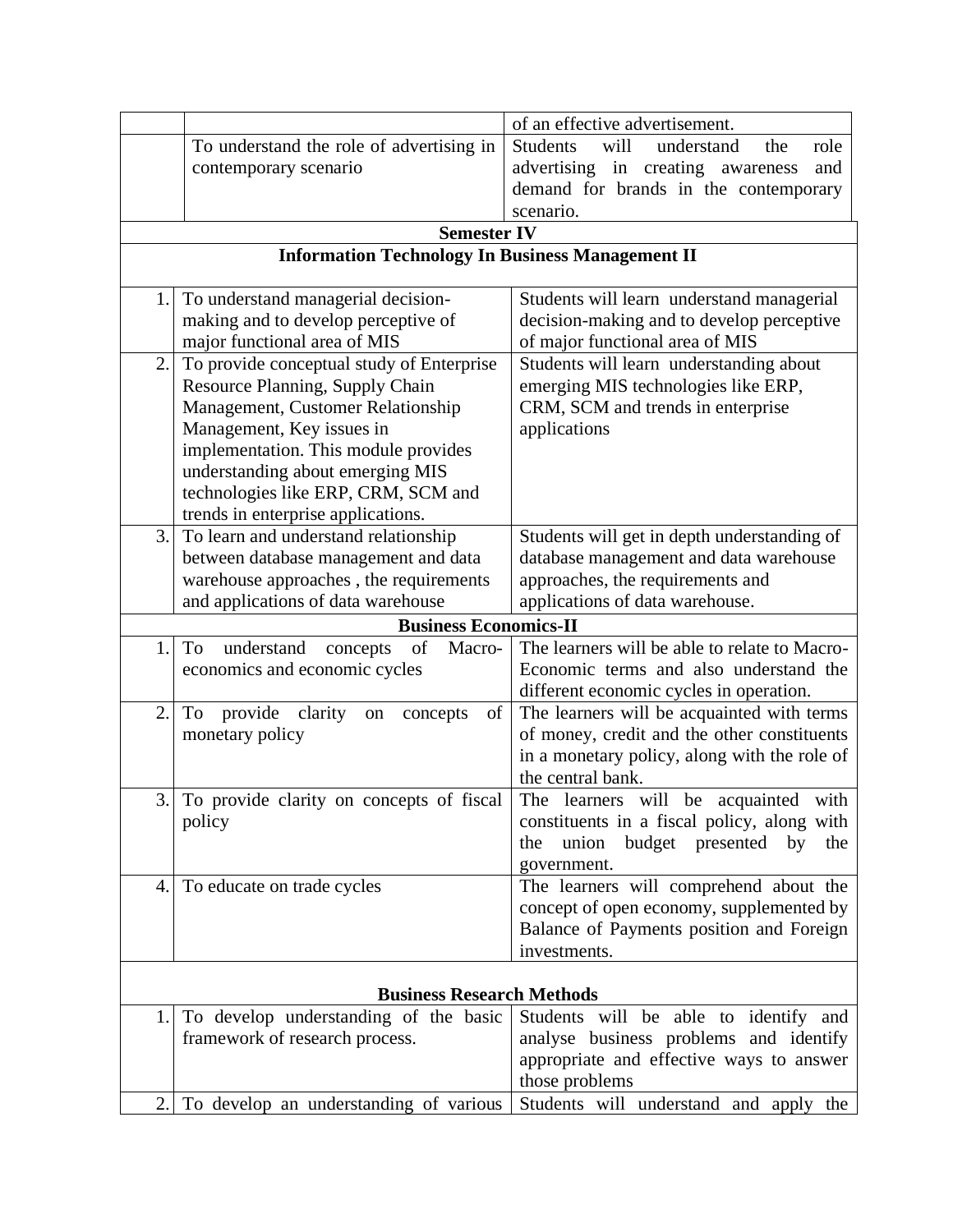|                | research designs and techniques.                    | major types of research designs                       |  |
|----------------|-----------------------------------------------------|-------------------------------------------------------|--|
| 3.1            | To identify various sources of information          | Students will be able to formulate clearly            |  |
|                | for literature review and data collection.          | defined research questions                            |  |
| 4.             | To understand some basic concepts of                | Students will analyze and summarize key               |  |
|                | research and its methodologies                      | issues and themes from existing literature            |  |
|                |                                                     | <b>Foundation of Course - Ethics &amp; Governance</b> |  |
| $\mathbf{1}$   | To understand significance of ethics and            | Students will be sensitized and cultivation           |  |
|                | ethical practices in businesses which are           | of moral and ethical value in them.                   |  |
|                | indispensable for progress of a country             |                                                       |  |
| $\overline{2}$ | To learn the applicability of ethics in             | Students will understand the importance of            |  |
|                | functional areas like marketing, finance            | adopting ethical practices in pursuit of              |  |
|                | and human resource management                       | business profits.                                     |  |
| 3              | To understand the emerging need and                 | Learners will gain knowledge of Corporate             |  |
|                | growing importance of good governance               | Social Responsibility and will understand             |  |
|                | and CSR by organisations                            | the importance of giving back to the                  |  |
|                |                                                     | society.                                              |  |
| 4              | To study the ethical business practices,            | Students will get to know the practical               |  |
|                | CSR and Corporate Governance practiced              | application of concepts of Business Ethics,           |  |
|                | by various organisations                            | CSR and corporate governance by studying              |  |
|                |                                                     | the practices actually followed by different          |  |
|                |                                                     | companies.                                            |  |
|                | <b>Production and Total Quality Management</b>      |                                                       |  |
| $\mathbf{1}$   | To acquaint learners with the basic                 | The students will get hands on experience             |  |
|                | management decisions with respect to                | of various concepts of production and                 |  |
|                | production and quality management.                  | quality management.                                   |  |
| $\overline{2}$ | To make the learners understand the                 | <b>Students</b><br>will understand the different      |  |
|                | designing aspect of production systems.             | aspects of production systems                         |  |
| 3              | To enable the learners apply what they              | Students will understand the practical                |  |
|                | have learnt theoretically                           | aspects of actual production and quality              |  |
|                |                                                     | management techniques in a plant.                     |  |
|                | Financial Institutions & Markets - Finance elective |                                                       |  |
| 1              | The Course aims at providing the students           | The learners would be aware of the                    |  |
|                | basic knowledge about the structure, role           | structure, role and functioning of financial          |  |
|                | and functioning of financial institutions           | institutions and markets in the financial             |  |
|                | and markets in the financial system in              | system in India.                                      |  |
|                | India.                                              |                                                       |  |
| $\overline{2}$ | To inculcate understanding relating to              | The learners would be aware of various                |  |
|                | managing of financial system                        | financing avenues available to businesses.            |  |
|                |                                                     | The learners would understand the role and            |  |
|                |                                                     | significance of the various regulators of the         |  |
|                |                                                     | financial markets $\&$ develop insights               |  |
|                |                                                     | regarding challenges and difficulties in              |  |
|                |                                                     | financial system so that suitable strategies          |  |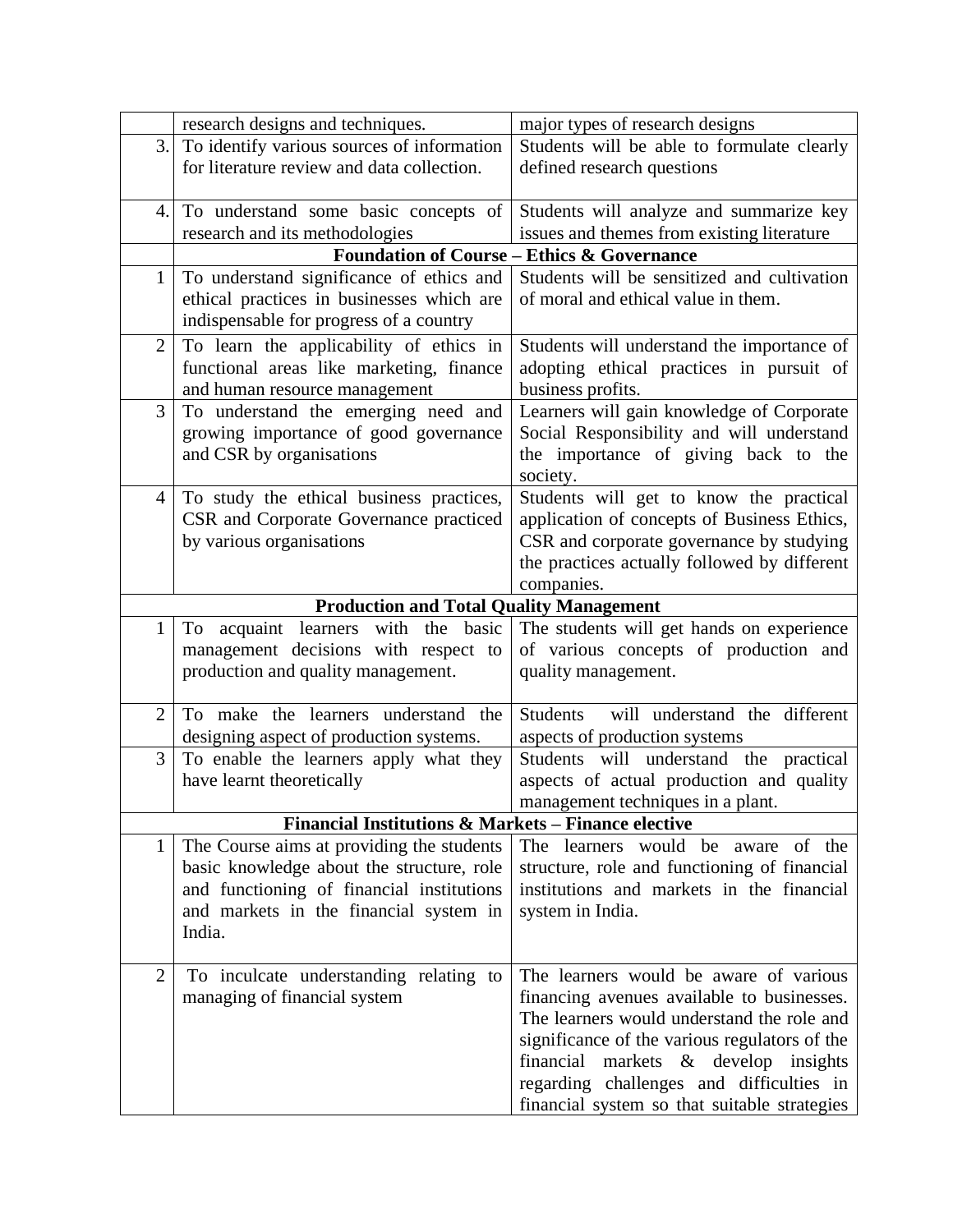|           |                |                                                                | can be devised in times of need.              |
|-----------|----------------|----------------------------------------------------------------|-----------------------------------------------|
|           |                | <b>Strategic Cost Management - Finance elective</b>            |                                               |
|           | 1              | To acquaint management learners with                           | The learners will be able to understand the   |
|           |                | concepts in costing                                            | basic concepts in costing and differentiate   |
|           |                | SEMESTER                                                       | with other inter-related disciplines.         |
| <b>SN</b> |                | TO EXPRIMING DEFICULTORS used                                  | The learners RNING OUT UNITES with            |
|           |                | to manage costs strategic ally munication A                    | standard costing marginal costing, activity   |
|           |                |                                                                | based costing etc. which provided a           |
|           |                |                                                                | different approach to costing.                |
|           | 3              | To explain the core concepts of costing                        | The learners could garner new approaches      |
|           |                | and its application in the business                            | and learn the importance of Strategic Cost    |
|           |                |                                                                | Management in the business.                   |
|           | $\overline{4}$ | To understand the different aspects of                         | The learners will be able to know about       |
|           |                | Strategic Cost Management in a business                        | concepts of Cost Centre, Profitability        |
|           |                | environment to facilitate decision making                      | Centre, Economic Value Added etc. and its     |
|           |                |                                                                | role in facilitating decision making.         |
|           |                | <b>Integrated Marketing Communication - Marketing elective</b> |                                               |
|           | $\mathbf 1$    | To equip the students with knowledge                           | 1. Students will understand the role and      |
|           |                | about the nature, purpose and complex                          | importance<br>of<br>having<br>effective<br>an |
|           |                | construction in the planning and execution                     | integrated<br>marketing<br>communications     |
|           |                | of an effective Integrated Marketing                           | programme and its contribution to the         |
|           |                | Communication (IMC) program.                                   | success of the marketing strategy of a firm.  |
|           |                |                                                                | 2.                                            |
|           |                |                                                                |                                               |
|           | 2              | To understand the various tools of IMC                         | Students will understand the importance of    |
|           |                | and the importance of co-ordinating them                       | each of the tools of IMC and the              |
|           |                | for an effective marketing communication                       | importance of coordination of these tools.    |
|           |                | program                                                        | The implication of lack of coordination       |
|           |                |                                                                | among tools is also understood by them        |
|           |                | <b>Rural Marketing - Marketing elective</b>                    |                                               |
|           | $\mathbf 1$    | The objective of this course is to explore                     | The students will learn about the rural       |
|           |                | the students to the Agriculture and Rural                      | marketing environment and the effective       |
|           |                | Marketing environment so that they can                         | marketing strategies to apply for the same.   |
|           |                | understand consumer's and marketing                            |                                               |
|           |                | characteristics<br>of<br>the<br>for<br>same                    |                                               |
|           |                | understanding and contributing to the                          |                                               |
|           |                | emerging challenges in the upcoming                            |                                               |
|           |                | global economic scenario                                       |                                               |
|           | $\overline{2}$ | To understand rural marketing mix and its                      | Students will learn about the specialised     |
|           |                | strategic implementation                                       | rural marketing mix and be able to apply in   |
|           |                |                                                                | a rural setting.                              |

**THIRD YEAR BACHELOR OF MANAGEMENT STUDIES**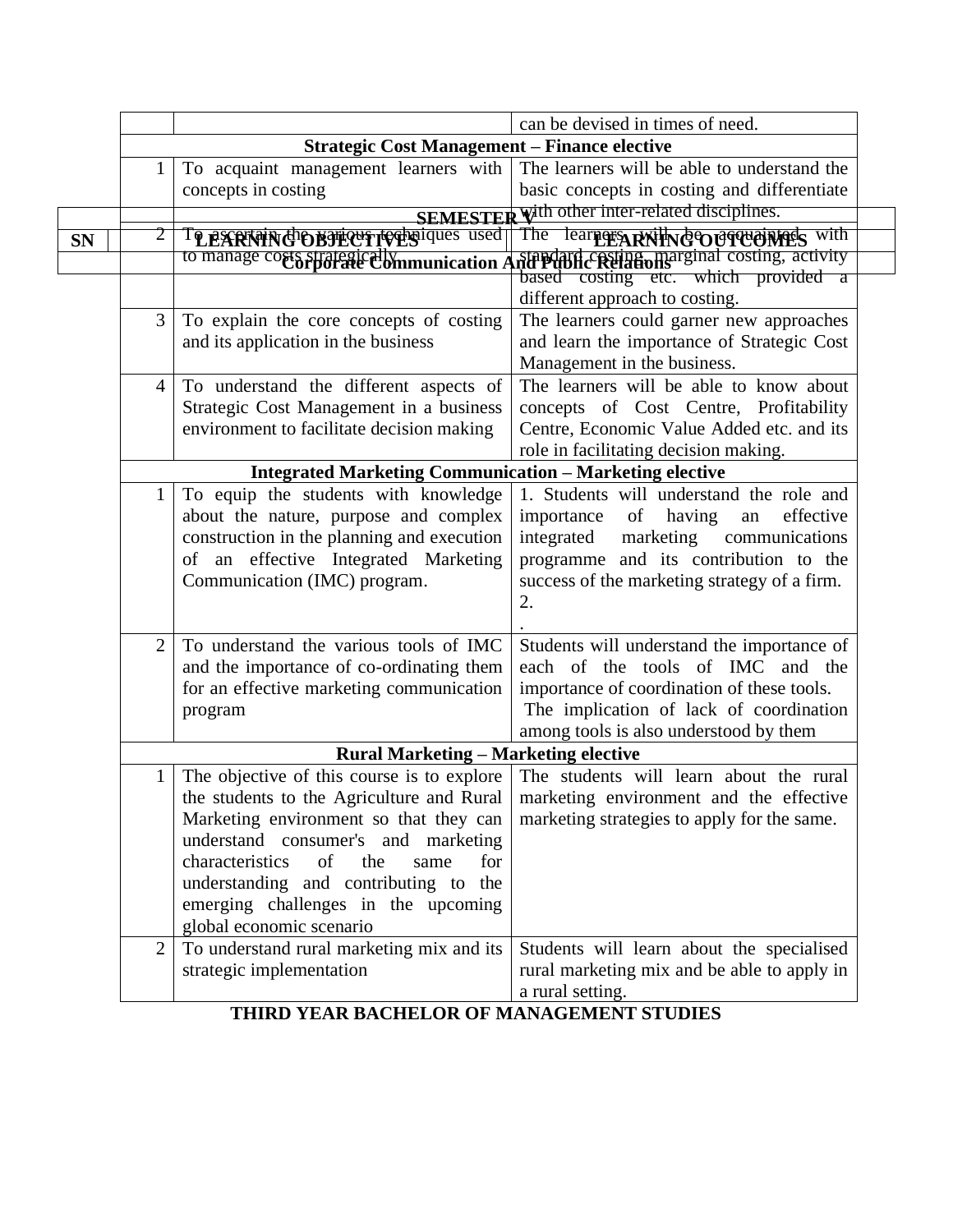| 1.                                             | To provide the students with basic understanding                         | Students will understand the practical nuances of                            |
|------------------------------------------------|--------------------------------------------------------------------------|------------------------------------------------------------------------------|
| of the concepts of corporate communication and |                                                                          | corporate communication.                                                     |
| public relations.                              |                                                                          |                                                                              |
|                                                |                                                                          |                                                                              |
| 2.                                             | To introduce the various elements of corporate                           | Students will be able to<br>understand the                                   |
|                                                | communication and consider their roles in                                | of<br>and<br>importance<br>the<br>role<br>corporate                          |
|                                                | managing organizations.                                                  | communication with different stake holders.                                  |
| 3.                                             | To examine how various elements of corporate                             | Students will be able to comprehend the                                      |
|                                                | communication<br>coordinated<br>must<br>be<br>to                         | importance of having integration among the                                   |
|                                                | communicate effectively.                                                 | various<br>elements<br>used<br>in<br>corporate                               |
|                                                |                                                                          | communication.                                                               |
| 4.                                             | To develop critical understanding of the different<br>associated<br>with | Students will be able to understand the practical                            |
|                                                | practices<br>corporate<br>communication.                                 | application and best practices in technology for<br>corporate communication. |
|                                                | <b>Logistics and Supply Chain Management</b>                             |                                                                              |
| 1.                                             | To provide students with basic understanding of                          | Students will understand the meaning and basic                               |
|                                                | concepts of logistics and                                                | terminologies related to logistics and                                       |
|                                                | supply chain management                                                  | supply chain management                                                      |
| 2.                                             | To introduce students to the key activities                              | Students will be exposed to the various functions                            |
|                                                | performed by the logistics function                                      | like<br>οf<br>logistics<br>information<br>system,                            |
|                                                |                                                                          | warehousing, transportation, material handling,                              |
|                                                |                                                                          | packaging, network design.                                                   |
| 3.                                             | To provide an insight in to the nature of supply                         | It will enable the students to have an indepth                               |
|                                                | chain, its functions and supply                                          | understanding of the nature, functions and                                   |
| chain systems                                  |                                                                          | systems of supply chain                                                      |
| 4.                                             | To understand global trends in logistics and supply                      | Learners will get exposure to the global trends in                           |
| chain management                               |                                                                          | logistics and supply chain management.                                       |
|                                                | <b>Wealth Management – Finance elective</b>                              |                                                                              |
|                                                | To provide an overview of various aspects related                        | Students will be able to identify the important                              |
|                                                | to wealth management                                                     | factors to create a suitable financial plan.                                 |
|                                                | 2. To study the relevance and importance of                              | Students will be able to understand the need of                              |
|                                                | Insurance in wealth management                                           | insurance and types of insurance relevant to                                 |
|                                                |                                                                          | wealth management                                                            |
|                                                | 3. To acquaint the learners with issues related to                       | Students will learn to recommend investment                                  |
|                                                | taxation in wealth management                                            | strategies keeping taxation aspects in mind.                                 |
| 4.                                             | To understand various components of retirement                           | Students will learn to create investment plans for                           |
| planning                                       |                                                                          | retirement savings.                                                          |
|                                                | <b>Direct Tax - Finance elective</b>                                     |                                                                              |
| 1.                                             | To acquaint students with concepts of Direct                             | Students will be able to understand the                                      |
|                                                | Tax and Income Tax                                                       | terminologies used in income tax, importance                                 |
|                                                |                                                                          | and utility of income tax to tax payers.                                     |
| 2.                                             | To explain the taxability of various persons                             | Students will learn to establish relationships                               |
|                                                | under Income Tax Act.                                                    | between legal status, residential income and also                            |
|                                                |                                                                          | how each person is taxed.                                                    |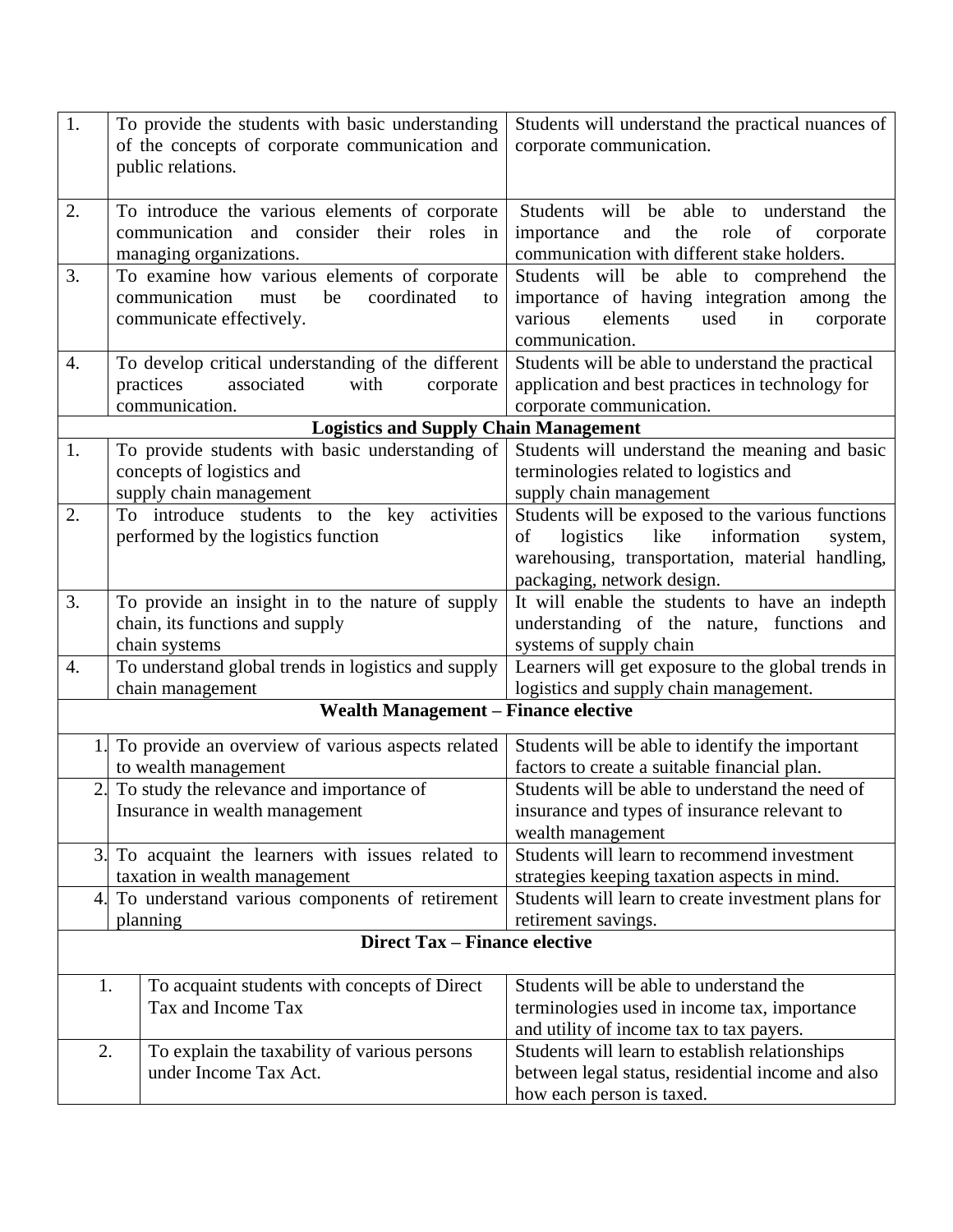|                  | 3.      | To understand the different heads of income                                      | Students will know the different heads of income    |
|------------------|---------|----------------------------------------------------------------------------------|-----------------------------------------------------|
|                  |         | and the items included under the same                                            | and learn to classify incomes under various         |
|                  |         |                                                                                  | heads.                                              |
|                  | 4.      | To illustrate the process of computation of                                      | Students will get a glimpse of the benefits         |
|                  |         | <b>Total Income</b>                                                              | available to assessees.                             |
|                  |         | <b>Financial Accounting - Finance elective</b>                                   |                                                     |
| 1.               |         | To acquaint students with basic accounting                                       | Students will be able to understand the basic       |
|                  |         | fundamentals                                                                     | requirements for preparation of company             |
|                  |         |                                                                                  | accounts and distinguish between other types of     |
|                  |         |                                                                                  | financial statements.                               |
| 2.               |         | To develop financial analysis skills among                                       | Students will develop skills of analyzing ratios    |
|                  |         | learners                                                                         | and estimating working capital requirements         |
| 3.               |         | To explain the core concepts of accounting                                       | Students will be able to perceive the concept of    |
|                  |         | and its importance in managing a business                                        | managing a business through a study of              |
|                  |         |                                                                                  | underwriting, foreign exchange, investment          |
|                  |         |                                                                                  | accounting, etc.                                    |
| $\overline{4}$ . |         | To understand the different aspects of                                           | Students will acquaint themselves with the          |
|                  |         | accounting in a business environment for                                         | reporting standards and best practices in the field |
|                  |         | appropriate reporting                                                            | of Financial Accounting.                            |
|                  |         | <b>Investment Analysis and Portfolio Management - Finance elective</b>           |                                                     |
| 1.               |         | To acquaint the learners with various concepts of                                | The learners shall be able to relate to various     |
|                  | finance |                                                                                  | financial concepts such as return on investments    |
|                  |         |                                                                                  | and also discover the risk associated with it.      |
| 2.               |         | To understand the terms which are often confronted                               | The learners will understand concepts related to    |
|                  |         | while reading newspaper, magazines etc for better                                | Indian capital markets.                             |
| 3.               |         | correlation with the practical world                                             |                                                     |
|                  |         | To understand various models and techniques of                                   | The learners were acquainted with different         |
|                  |         | security and portfolio analysis<br><b>Service Marketing – Marketing elective</b> | theories and models of portfolio management.        |
| 1.               |         | To understand distinctive features of services and                               | Students will learn the fundamentals of services    |
|                  |         | key elements in services marketing                                               | marketing from a practical perspective focusing     |
|                  |         |                                                                                  | on the needs of the customers.                      |
| 2.               |         | To provide insight into ways to improve service                                  | Students will learn strategies to improve           |
|                  |         | quality and productivity                                                         | productivity.                                       |
| 3.               |         | To understand marketing of different services in                                 | Students will become familiar with service          |
|                  |         | Indian context                                                                   | marketing in the Indian context.                    |
|                  |         | <b>Customer Relationship Management - Marketing elective</b>                     |                                                     |
| 1.               |         | To understand concept of Customer Relationship                                   | Students will be introduced to the concept and      |
|                  |         | Management (CRM)<br>and implementation of                                        | of<br>Customer<br>relationship<br>importance        |
|                  |         | <b>Customer Relationship Management.</b>                                         | management and its implementation in an             |
|                  |         |                                                                                  | organisation and the benefits it yields to the      |
|                  |         |                                                                                  | organisation.                                       |
|                  |         |                                                                                  |                                                     |
| 2.               |         | To provide insight into CRM marketing initiatives,                               | Students will understand the role of CRM            |
|                  |         | customer service and designing CRM strategy.                                     | strategy and its contribution to the success of the |
|                  |         |                                                                                  | overall marketing strategy of a company.            |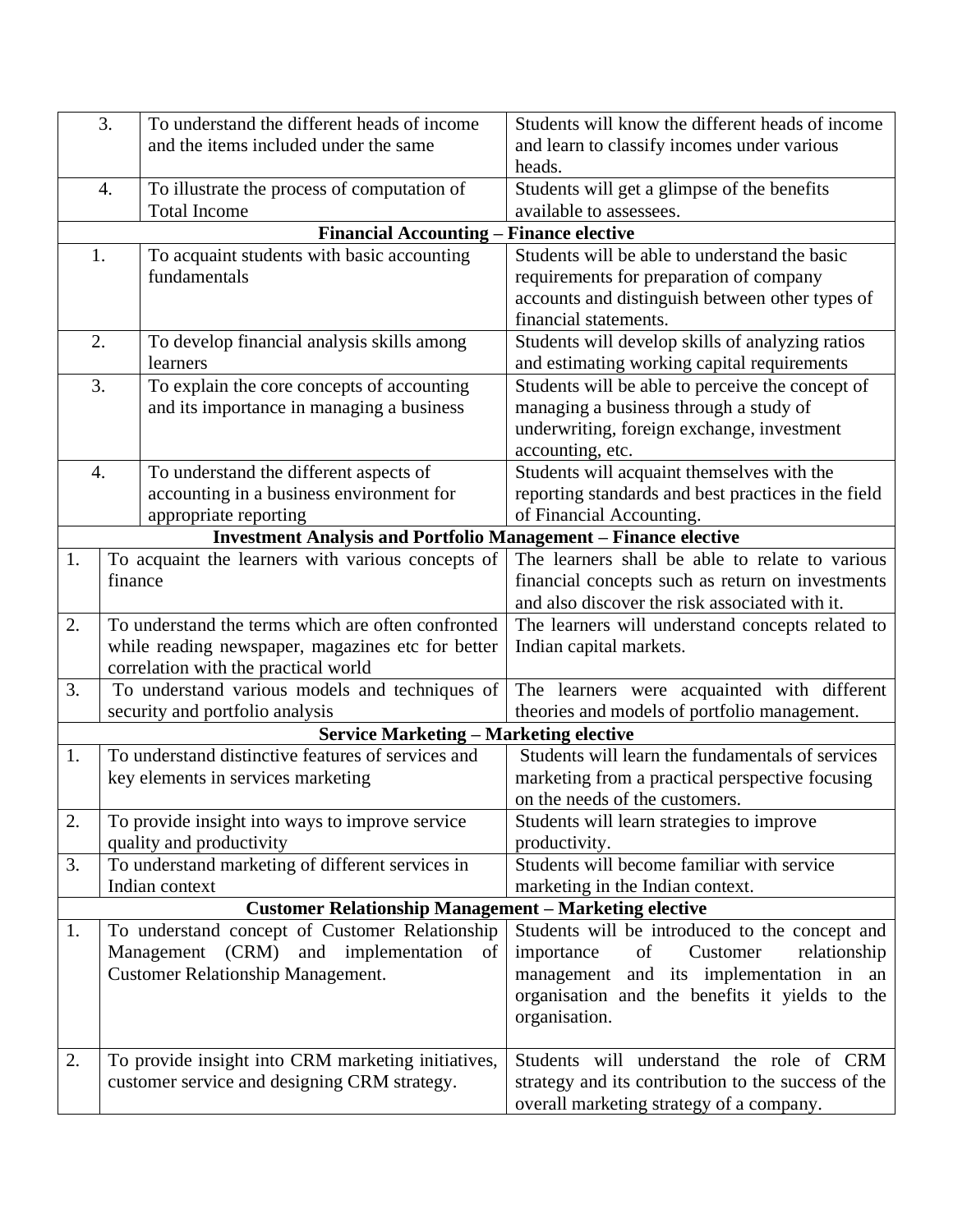| 3.                            | To understand new trends in CRM, challenges and          | Students will be exposed to the developments in   |  |  |  |
|-------------------------------|----------------------------------------------------------|---------------------------------------------------|--|--|--|
|                               | opportunities for organizations.                         | the field of CRM, the possible challenges and     |  |  |  |
|                               |                                                          | opportunities leading towards better customer     |  |  |  |
|                               |                                                          | satisfaction.                                     |  |  |  |
|                               | Sales and Distribution Management - Marketing elective   |                                                   |  |  |  |
| 1.                            | To develop understanding of the sales $\&$               | The students were able to identify the different  |  |  |  |
|                               | distribution processes in organizations                  | ways of selling and distribution carried out by   |  |  |  |
|                               |                                                          | different organizations.                          |  |  |  |
|                               |                                                          |                                                   |  |  |  |
| 2.                            | To get familiarized with concepts, approaches and        | The students were well versed with the different  |  |  |  |
|                               | the practical aspects of the key decision-making         | key responsibility areas required for decision    |  |  |  |
|                               | variables in sales management and distribution           | making in sales and distribution.                 |  |  |  |
|                               | channel management                                       |                                                   |  |  |  |
|                               | E-commerce and Digital Marketing - Marketing elective    |                                                   |  |  |  |
| 1.                            | To understand increasing significance of E-              | The students were able to apply the knowledge of  |  |  |  |
|                               | Commerce and its applications in Business and            | E-commerce practically and understood the         |  |  |  |
|                               | <b>Various Sectors</b>                                   | importance of e-commerce in various sectors.      |  |  |  |
| 2.                            | To provide an insight on Digital Marketing               | The students were updated with the various        |  |  |  |
|                               | activities on various Social Media platforms and its     | social platforms to engage in e-commerce and      |  |  |  |
|                               | emerging significance in Business                        | could understand the functioning of digital       |  |  |  |
|                               |                                                          | marketing.                                        |  |  |  |
| 3.                            | To understand Latest Trends and Practices in E-          | Students understood the various challenges        |  |  |  |
|                               | Commerce and Digital Marketing, along with its           | which they might face with technology             |  |  |  |
|                               | Challenges and Opportunities for an Organization         | upgradation in business.                          |  |  |  |
|                               | <b>SEMESTER VI</b>                                       |                                                   |  |  |  |
|                               | <b>Operations Research</b>                               |                                                   |  |  |  |
| 1.                            | To help students to understand operations research       | Students will learn various tools and techniques  |  |  |  |
|                               | methodologies                                            | applied in operation research like Linear         |  |  |  |
|                               |                                                          | programming, Assignment Problem,                  |  |  |  |
|                               |                                                          | Transportation problem, Decision tree, game       |  |  |  |
|                               |                                                          | theory etc                                        |  |  |  |
| 2.                            | To help students to solve various problems               | Students will learn the practical applications of |  |  |  |
|                               | practically                                              | various tools of operation research to solve      |  |  |  |
|                               |                                                          | business problem.                                 |  |  |  |
| 3.                            | To make students proficient in case analysis and         | Students will get hands on training to do case    |  |  |  |
|                               | interpretation                                           | analysis and interpret results as per varying     |  |  |  |
|                               |                                                          | scenarios.                                        |  |  |  |
|                               | <b>International Finance - Finance elective</b>          |                                                   |  |  |  |
|                               | To familiarize students with the fundamental<br>1.       | Students will understand various fundamental      |  |  |  |
|                               | of various<br>associated<br>aspects<br>issues<br>with    | concepts and issues related to International      |  |  |  |
|                               | <b>International Finance</b>                             | Finance.                                          |  |  |  |
|                               | comprehensive<br>2.<br>give<br>To<br>overview<br>of<br>a | Students will learn to appreciate the importance  |  |  |  |
|                               | International Finance as a separate area in              | of International Finance in International         |  |  |  |
| <b>International Business</b> |                                                          | Business. Students will learn to create various   |  |  |  |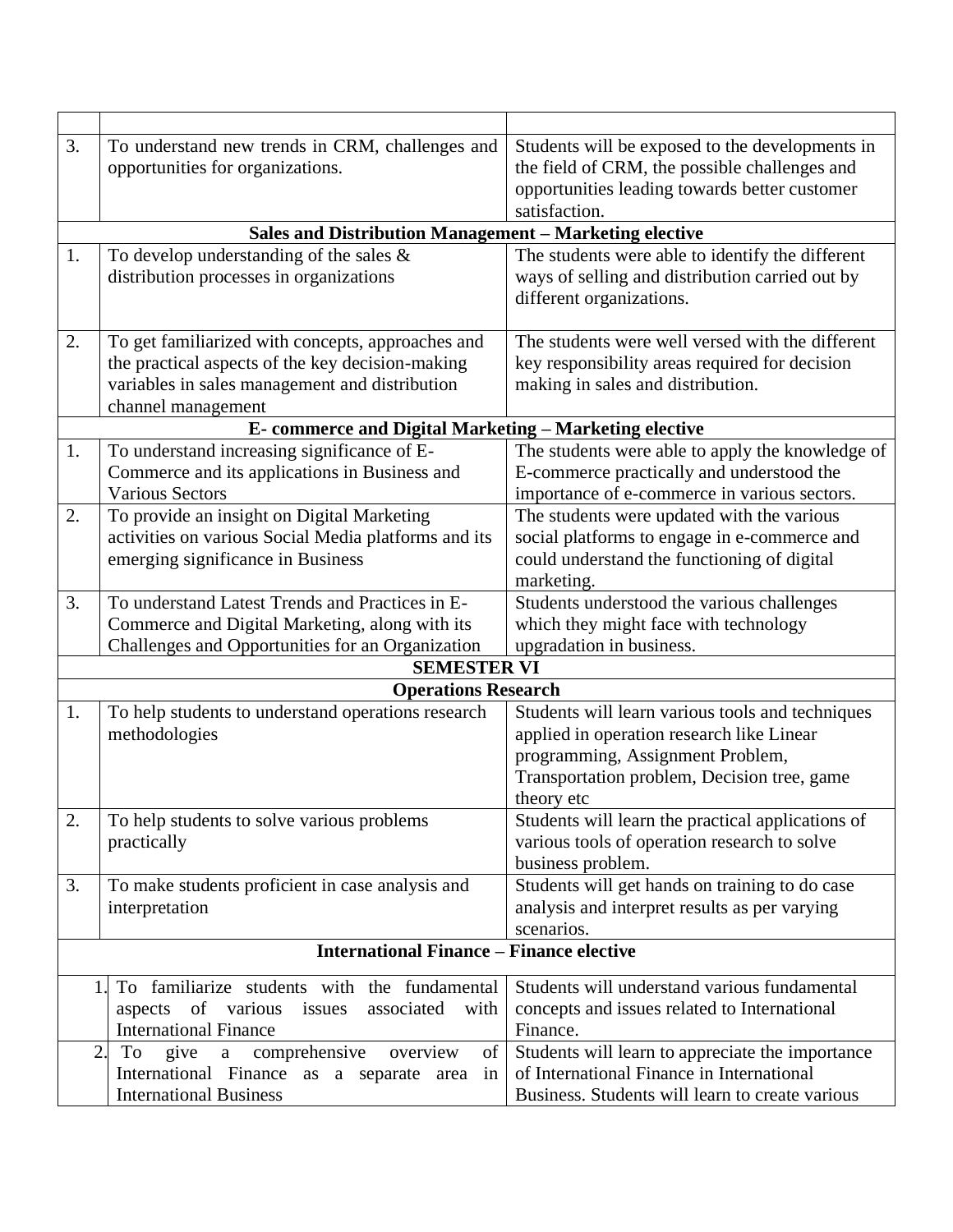|                                                          |                                                                                                                                                                                               | trading, hedging and arbitrage strategies to<br>overcome business challenges related to                                                                                                                                     |  |  |  |
|----------------------------------------------------------|-----------------------------------------------------------------------------------------------------------------------------------------------------------------------------------------------|-----------------------------------------------------------------------------------------------------------------------------------------------------------------------------------------------------------------------------|--|--|--|
|                                                          |                                                                                                                                                                                               | fluctuating exchange rates.                                                                                                                                                                                                 |  |  |  |
| 3.                                                       | To introduce the basic concepts, functions,<br>process, techniques and create an awareness of the<br>role, functions and functioning of International<br>Finance in the Globalised market.    | Learners will grasp various functions, processes,<br>techniques related to International Finance.<br>Students will become aware of the role, functions<br>and functioning of International finance in the<br>global market. |  |  |  |
|                                                          | <b>Innovative Financial Services - Finance elective</b>                                                                                                                                       |                                                                                                                                                                                                                             |  |  |  |
|                                                          | To familiarize the learners with the fundamental<br>aspects of various issues<br>associated with various Financial Services                                                                   | Students will be aware of the various financial<br>services.                                                                                                                                                                |  |  |  |
|                                                          | 2. To give a comprehensive overview of emerging<br>financial services in the light of<br>globalization                                                                                        | Students will learn to utilize financial services<br>for fulfilling their personal and business financial<br>requirements.                                                                                                  |  |  |  |
|                                                          | 3. To introduce the basic concepts, functions,<br>process, techniques and create an<br>awareness of the role, functions and functioning of<br>financial services                              | Students will understand the basic concepts,<br>functions, process, techniques and will develop<br>an awareness of the role, functions and<br>functioning of financial services.                                            |  |  |  |
| <b>Strategic Financial Management - Finance elective</b> |                                                                                                                                                                                               |                                                                                                                                                                                                                             |  |  |  |
|                                                          | To match the needs of current market scenario and<br>upgrade the learner's skills and knowledge for<br>long term sustainability.                                                              | The learners will be able to understand the<br>current market scenario and shall be acquainted<br>with tools like XBRL.                                                                                                     |  |  |  |
| 2.                                                       | Changing scenario in Banking Sector and the<br>inclination of learners towards choosing banking<br>as a career option has made study of financial<br>management in banking sector inevitable. | The learners will be able to acquaint themselves<br>with the developments in the banking sector, and<br>also be interested in considering a career in the<br>banking sector.                                                |  |  |  |
|                                                          | To acquaint learners with contemporary issues<br>related to financial management.                                                                                                             | The learners will be able to get more information<br>about contemporary issues related to capital<br>budgeting, capital rationing, shareholder value,<br>corporate governance, corporate restructuring.                     |  |  |  |
| <b>Indirect Taxes – Finance elective</b>                 |                                                                                                                                                                                               |                                                                                                                                                                                                                             |  |  |  |
|                                                          | To understand the basics of GST                                                                                                                                                               | The learners will be able to understand the basic<br>concepts of GST such as supply, goods and<br>services.                                                                                                                 |  |  |  |
| 2                                                        | To study the registration and computation of GST                                                                                                                                              | The learners will be able to understand the<br>registration requirements, types of registration,<br>how GST is levied and calculated along with<br>utilisation of Input Tax Credit (ITC)                                    |  |  |  |
|                                                          | 3. To acquaint the students with filing of returns in                                                                                                                                         | The learners will be able to relate to the various                                                                                                                                                                          |  |  |  |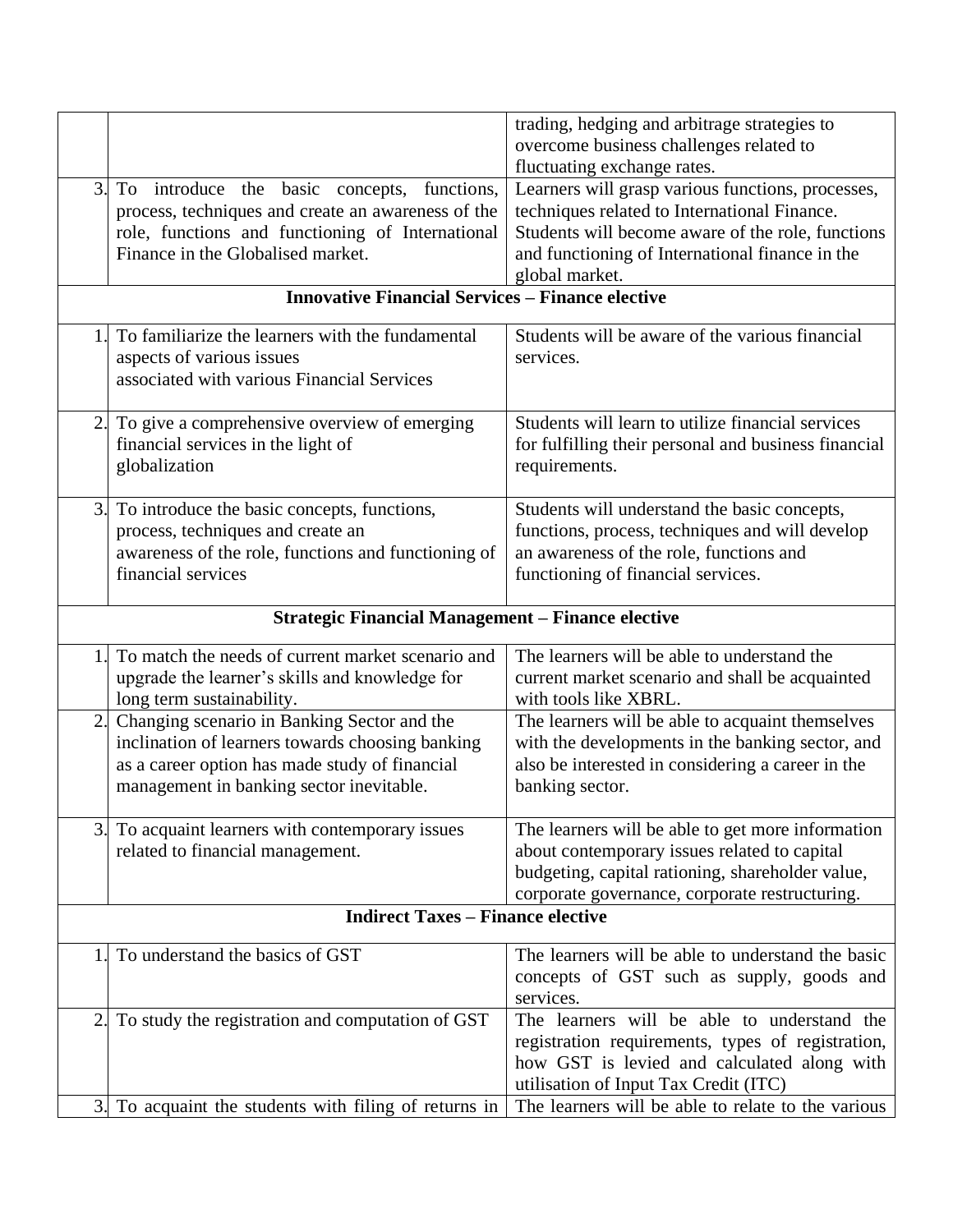|                                                    | <b>GST</b>                                                                                                                                             | returns under GST required for different persons,<br>their due dates and the inclusions therein.                                                                                          |  |  |
|----------------------------------------------------|--------------------------------------------------------------------------------------------------------------------------------------------------------|-------------------------------------------------------------------------------------------------------------------------------------------------------------------------------------------|--|--|
| <b>Brand Management - Marketing elective</b>       |                                                                                                                                                        |                                                                                                                                                                                           |  |  |
|                                                    | To understand the meaning and significance of<br><b>Brand Management</b>                                                                               | Students will get acquainted with the name, term,<br>meaning of brand name and understood what<br>goes inside building the names of brands                                                |  |  |
| 2.                                                 | To know how to build, sustain and grow brands                                                                                                          | Students will understand the survival of brands in<br>the market and their market potential                                                                                               |  |  |
| 3.                                                 | To know the various sources of brand equity                                                                                                            | Students will get insights on how brand<br>managers build and manage brands and what<br>elements of brand equity help in brand survival.                                                  |  |  |
| Media Planning and management - Marketing elective |                                                                                                                                                        |                                                                                                                                                                                           |  |  |
| 1 <sub>1</sub>                                     | To understand Media Planning, Strategy and<br>Management with reference to current business<br>scenario.                                               | The students will be able to relate to the<br>importance of media planning and management<br>in advertising agency.                                                                       |  |  |
| 2.                                                 | To know the basic characteristics of all media to<br>ensure most effective use of advertising budget                                                   | The students will be able to distinguish between<br>the different mediums of advertising and<br>different methods of budgeting.                                                           |  |  |
|                                                    | 3. To provide an insight on Media Planning,<br>Budgeting, Scheduling and Evaluating the<br>Different Media Buys.                                       | The students will understand the concept of<br>media scheduling and evaluating.                                                                                                           |  |  |
| <b>Retail Management - Marketing elective</b>      |                                                                                                                                                        |                                                                                                                                                                                           |  |  |
|                                                    | To familiarize the students with retail management<br>concepts and operations. To provide understanding<br>of retail management and types of retailers | The learner will understand the practical<br>operations of Retail store management and<br>identify various types of retailers.                                                            |  |  |
| 2.                                                 | To develop an understanding of retail management<br>terminology including<br>merchandise management, store management and<br>retail strategy.          | The learner will execute retail strategy in<br>opening up a retail store in future and understand<br>the various store operations for its future growth.                                  |  |  |
| 3.1                                                | To acquaint the students with legal and ethical<br>aspects of retail management. To create awareness<br>about emerging trends in retail management     | The learner will understand various external<br>rules, regulations and guidelines for retail<br>management and understanding various tools of<br>communication for building retail brand. |  |  |
|                                                    | <b>International Marketing – Marketing elective</b>                                                                                                    |                                                                                                                                                                                           |  |  |
| 1.                                                 | To understand International Marketing, its<br>Advantages and Challenges.                                                                               | Students will understand the basics of<br>international marketing, its features, reasons,<br>advantages and challenges.                                                                   |  |  |
| 2.                                                 | To provide an insight on the dynamics of<br><b>International Marketing Environment.</b>                                                                | Students will be acquainted with different facets<br>of international marketing environment.                                                                                              |  |  |
| 3.                                                 | To understand the relevance of International<br>Marketing Mix decisions and recent developments                                                        | Students will learn the concepts and application<br>of International Marketing Mix and global events                                                                                      |  |  |